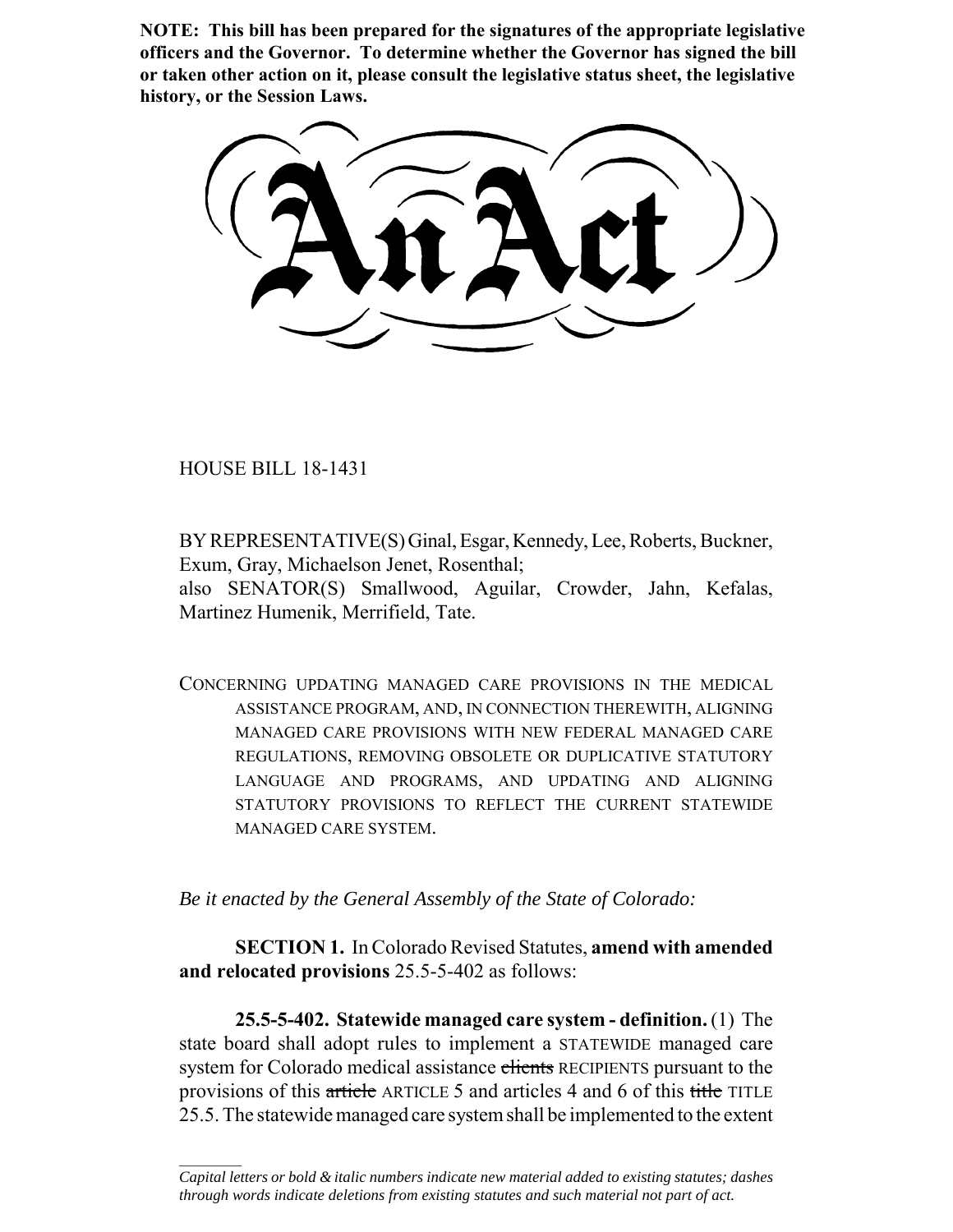possible.

(2) The STATEWIDE managed care system implemented pursuant to this article shall ARTICLE 5 DOES not include:

(a) The services delivered under the residential child health care program described in section 25.5-5-306, except in those counties in which there is a written agreement between the county department of HUMAN OR social services, the designated and contracted behavioral health organization selected pursuant to section 25.5-5-411 MCE RESPONSIBLE FOR COMMUNITY BEHAVIORAL HEALTH CARE, and the state department;

(b) Long-term care services and the program of all-inclusive care for the elderly, as described in section 25.5-5-412. For purposes of this subsection (2), "long-term care services" means nursing facilities and homeand community-based services provided to eligible clients who have been determined to be in need of such services pursuant to the "Colorado Medical Assistance Act" and the state board's rules.

(3) **Bidding.** The state department is authorized to institute a program for competitive bidding pursuant to section 24-103-202 or 24-103-203, C.R.S., for managed care entities seeking to provide medical services for medicaid clients eligible to be enrolled in managed care. The state department is authorized to award contracts to more than one offeror. The state department procedures shall seek to use competitive bidding procedures to maximize the number of managed care choices available to medicaid clients over the long term that meet the requirements of sections 25.5-5-404 and 25.5-5-406. THE STATEWIDE MANAGED CARE SYSTEM MUST INCLUDE A STATEWIDE SYSTEM OF COMMUNITY BEHAVIORAL HEALTH CARE THAT MUST:

(a) **[Formerly 25.5-5-411 (1)(a)]** There is an urgent need to Address the economic, social, and personal costs to the state of Colorado and its citizens of untreated BEHAVIORAL HEALTH DISORDERS, INCLUDING mental health and substance use disorders;

(b) **[Formerly 25.5-5-411 (1)(b)]** APPROACH behavioral health disorders including mental health and substance use disorders, are AS treatable conditions not unlike other chronic health issues that require a combination of behavioral change and medication or other treatment; When

## PAGE 2-HOUSE BILL 18-1431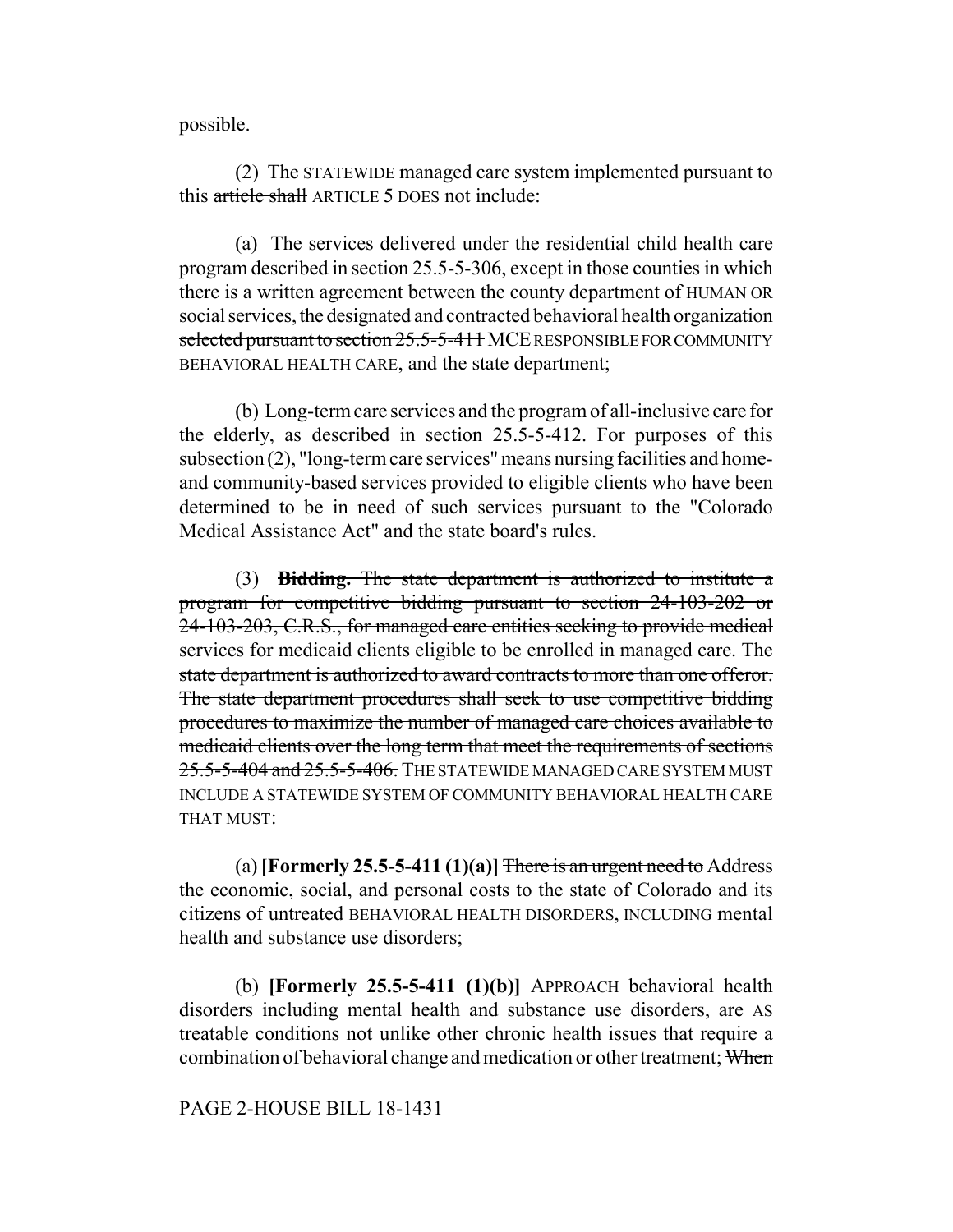individuals receive appropriate prevention, early intervention, treatment, and recovery services, they can live full, productive lives.

(c) **[Formerly 25.5-5-411 (1)(f)]** OFFER timely access through multiple points of entry to a full continuum of culturally responsive BEHAVIORAL HEALTH services, including prevention, early intervention, crisis response, treatment, and recovery is necessary for an effective integrated system SERVICES, THAT SUPPORT INDIVIDUALS LIVING FULL, PRODUCTIVE LIVES;

(d) **[Formerly 25.5-5-411 (1)(e)]** Adult and youth consumers and their families need FEATURE A COMPREHENSIVE AND INTEGRATED SYSTEM OF quality behavioral health care that is individualized and coordinated to meet their INDIVIDUALS' changing needs; through a comprehensive and integrated system; AND

(e) BE PAID FOR BY THE STATE DEPARTMENT ESTABLISHING CAPITATED RATES SPECIFICALLY FOR COMMUNITY MENTAL HEALTH SERVICES THAT ACCOUNT FOR A COMPREHENSIVE CONTINUUM OF NEEDED SERVICES SUCH AS THOSE PROVIDED BY COMMUNITY MENTAL HEALTH CENTERS AS DEFINED IN SECTION 27-66-101;

(f) **[Formerly 25.5-5-411** (1)(j)] The overarching goal of this behavioral health system transformation shall be to Make the behavioral health system's administrative processes, service delivery, and funding more effective and efficient to improve outcomes for Colorado citizens.

(4) **Waivers.** The implementation of this part 4 is conditioned, to the extent applicable, on the issuance of necessary waivers by the federal government. The provisions of this part 4 shall be implemented to the extent authorized by federal waiver, if so required by federal law THE STATEWIDE MANAGED CARE SYSTEM MUST PROMOTE THE UTILIZATION OF THE MEDICAL HOME MODEL OF CARE FOR ALL ENROLLED MEMBERS. THE MEDICAL HOME MODEL OF CARE ESTABLISHES A FOCAL POINT OF CARE FOR COMPREHENSIVE PRIMARY CARE AND EFFICIENT COORDINATION WITH SPECIALTY CARE PROVIDERS AND OTHER HEALTH CARE SYSTEMS.THE MEDICAL HOME MODEL HAS PROVEN EFFECTIVE IN PROMOTING EARLY INTERVENTION AND PREVENTION, IMPROVING INDIVIDUALS' HEALTH, AND REDUCING HEALTH CARE COSTS.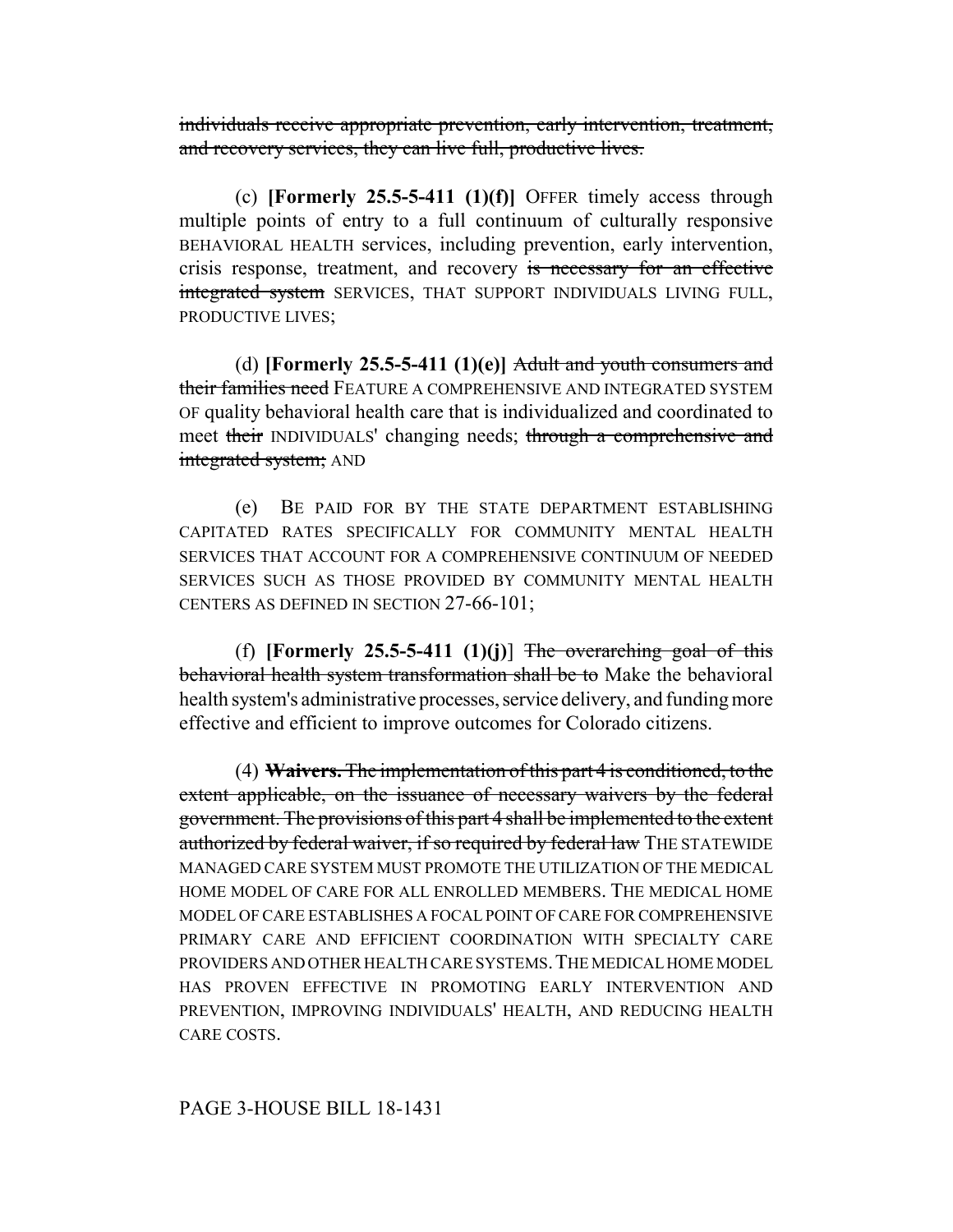(5) **Graduate medical education.** The state department shall continue the graduate medical education, referred to in this subsection  $(5)$ as "GME", funding to teaching hospitals that have graduate medical education expenses in their medicare cost report and are participating as providers under one or more MCEs with a contract with the state department under this part 4. GME funding for recipients enrolled in an MCE shall be excluded from the premiums paid to the MCE and shall be paid directly to the teaching hospital. The state board shall adopt rules to implement this subsection (5) and establish the rate and method of reimbursement THE STATEWIDE MANAGED CARE SYSTEM BUILDS UPON THE LESSONS LEARNED FROM PREVIOUS MANAGED CARE AND COMMUNITY BEHAVIORAL HEALTH CARE PROGRAMS IN THE STATE IN ORDER TO REDUCE BARRIERS THAT MAY NEGATIVELY IMPACT MEDICAID RECIPIENT EXPERIENCE, MEDICAID RECIPIENT HEALTH, AND EFFICIENT USE OF STATE RESOURCES.THE STATEWIDE MANAGED CARE SYSTEM IS AUTHORIZED TO PROVIDE SERVICES UNDER A SINGLE MCE TYPE OR A COMBINATION OF MCE TYPES.

 $(6)$  (a) For requests for proposals occurring on and after January 1, 2015, the state department shall allow for payment proposals that include, but need not be limited to, global payment, risk adjustment, risk sharing, and aligned payment incentives, including, but not limited to, gainsharing, for health benefits and services provided to medical assistance clients pursuant to sections  $25.5 - 5 - 404$  (1)(k) and (1)(l),  $25.5 - 5 - 406$  (2), and paragraph  $(b)$  of subsection  $(2)$  of this section.

(b) The state department shall have the discretion to determine which proposals satisfy the request for proposal, including:

(I) Whether the proposals are appropriate for the state's coordinated care system; and

(II) The state department's ability to ensure inpatient and outpatient hospital reimbursements are maximized up to the upper limits, as defined in 42 CFR 447.272 and 42 CFR 447.321 and calculated by the state department periodically.

(c) The state department may seek any federal waiver necessary to ensure that the effect of the request for proposals does not adversely impact upper payment limits and considerations shall include, but are not limited to, the establishment of an uncompensated care cost pool or a hospital

## PAGE 4-HOUSE BILL 18-1431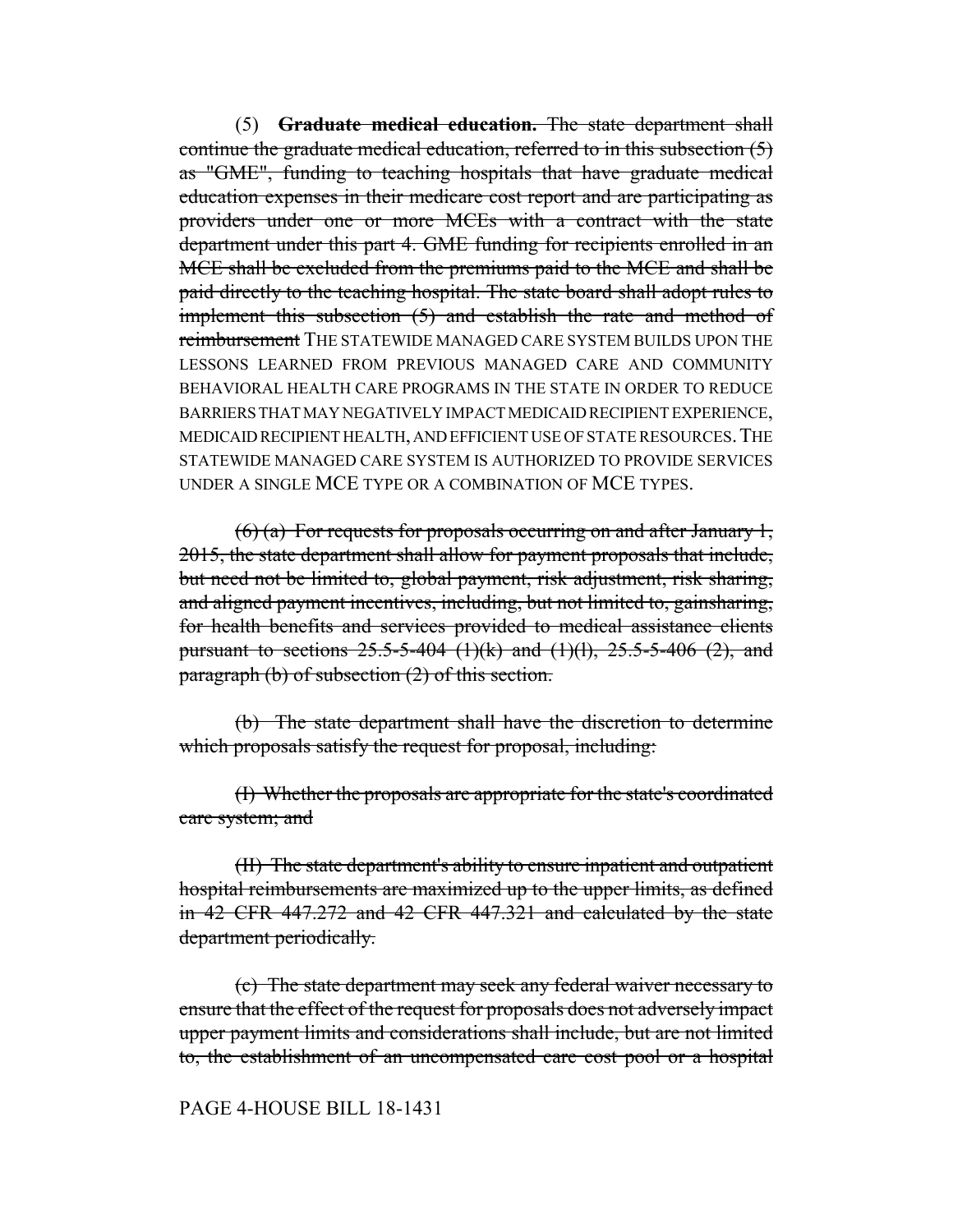incentive program.

(6) **[Formerly 25.5-5-406 (1)(a)(I) introductory portion]** The state department shall, to the extent it determines feasible, provide medicaid-eligible recipients a choice among competing MCEs. MCEs shall provide enrollees a choice among providers within the MCE. Consistent with federal requirements and rules promulgated by the state board, the state department is authorized to assign a medicaid recipient to a particular MCE, or PCCM if: CONSISTENT WITH FEDERAL REQUIREMENTS AND RULES PROMULGATED BY THE STATE BOARD.

(7) THE STATE DEPARTMENT IS AUTHORIZED TO ENTER INTO A CONTRACT WITH MCOS, PCCM ENTITIES, PREPAID AMBULATORY HEALTH PLANS, AND PREPAID INPATIENT HEALTH PLANS, SUBJECT TO THE RECEIPT OF ANY REQUIRED FEDERAL AUTHORIZATIONS AND PURSUANT TO THE REQUIREMENTS OF THIS SECTION.

(8) **[Formerly 25.5-5-402 (4)]Waivers.** The implementation of this part 4 is conditioned, to the extent applicable, on the issuance of necessary waivers by the federal government. The provisions of this part 4 shall MUST be implemented to the extent authorized by federal waiver, if so required by federal law.

(9) **[Formerly 25.5-5-402 (3)] Bidding.** The state department is authorized to institute a program for competitive bidding pursuant to section 24-103-202 or 24-103-203  $C.R.S.,$  for managed care entities MCEs seeking to provide, medical ARRANGE FOR, OR OTHERWISE BE RESPONSIBLE FOR THE PROVISION OF services for medicaid clients eligible to be enrolled in managed care to its ENROLLEES. The state department is authorized to award contracts to more than one offeror. The state department procedures shall seek to use competitive bidding procedures to maximize the number of managed ENCOURAGE COMPETITION AND IMPROVE THE QUALITY OF care choices available to medicaid clients RECIPIENTS over the long term that meet MEETS the requirements of sections 25.5-5-404 and 25.5-5-406 25.5-5-402 AND 25.5-5-406.1.

 $(10)$  **[Formerly 25.5-5-404 (1)(k)]** Except as provided in paragraph (m) of this subsection (1), for capitation payments effective on and after July 1, 2003, An MCE that is contracting for a defined scope of services under a risk contract shall certify the financial stability of the MCE pursuant

# PAGE 5-HOUSE BILL 18-1431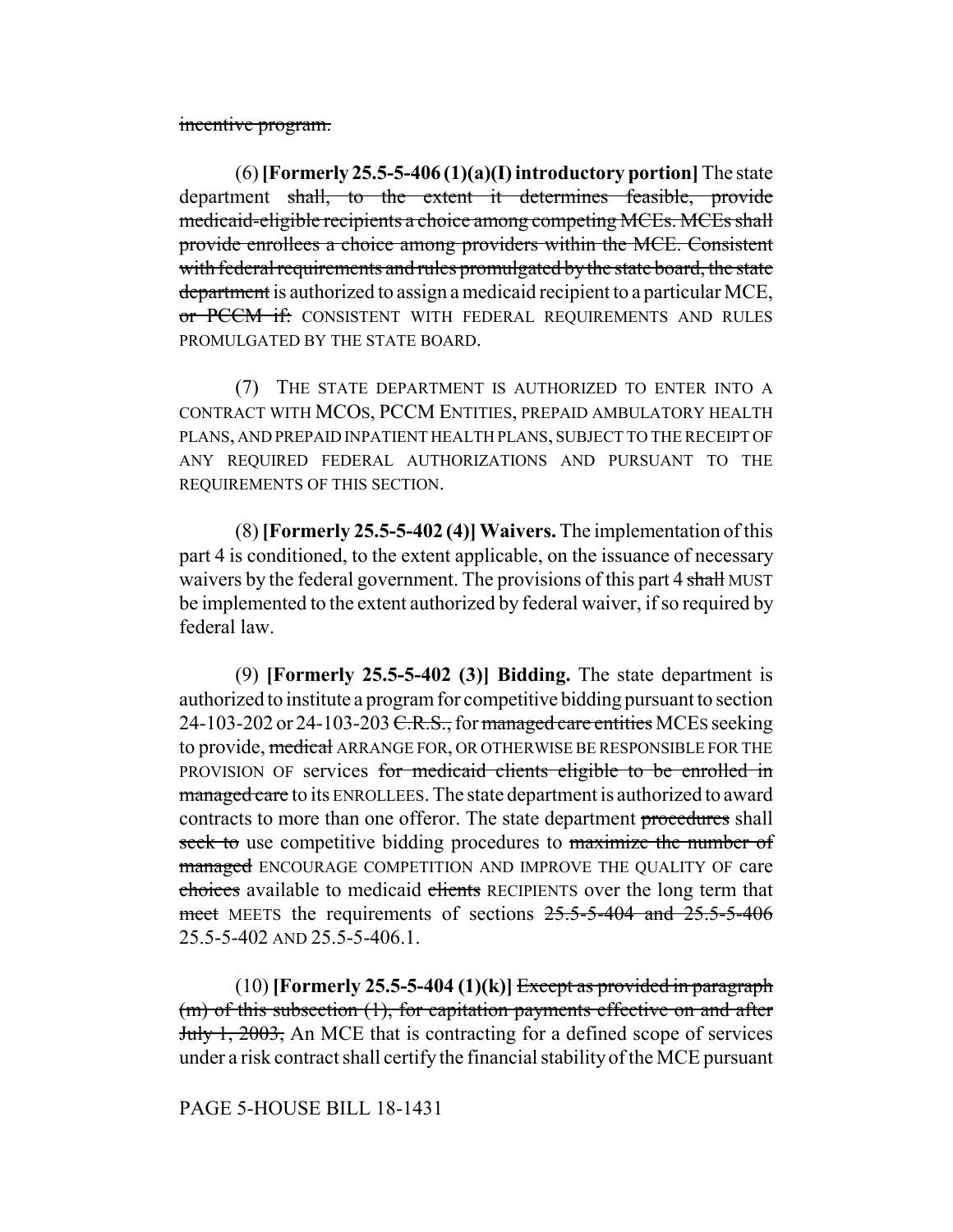to criteria established by the division of insurance. and shall certify, as a condition of entering into a contract with the state department, that the capitation payments set forth in the contract between the MCE and the state department are sufficient to ensure the financial stability of the MCE with respect to delivery of services to the medicaid recipients covered in the contract.

(11) THE STATE DEPARTMENT SHALL CONDUCT A REVIEW OF EACH MCE, IN ACCORDANCE WITH FEDERAL REQUIREMENTS, PRIOR TO THE IMPLEMENTATION OF A CONTRACT TO ASSESS THE ABILITY AND CAPACITY OF THE MCE TO SATISFACTORILY PERFORM THE OPERATIONAL REQUIREMENTS OF THE CONTRACT.

(12) **[Formerly 25.5-5-402 (5)] Graduate medical education.** The state department shall continue the graduate medical education, referred to in this subsection  $(5)$  (12) as "GME", funding to teaching hospitals that have graduate medical education expenses in their medicare cost report and are participating as providers under one or more MCEs with a contract with the state department under this part 4. GME funding for recipients enrolled in an MCE shall be IS excluded from the premiums paid to the MCE and shall MUST be paid directly to the teaching hospital. The state board shall adopt rules to implement this subsection  $(5)(12)$  and establish the rate and method of reimbursement.

(13) **[Formerly 25.5-5-404 (5)]** Nothing in this part 4 shall be construed to create CREATES an exemption from the applicable provisions of title  $10. \text{C.R.S.}$ 

(14) **[Formerly 25.5-5-404 (6)]** Nothing in this part 4 shall be construed to create CREATES an entitlement to an MCE to contract with the state department.

**SECTION 2.** In Colorado Revised Statutes, 25.5-5-403, **amend** (2.5), (3)(a), (4), and (8); **repeal** (1); and **add** (5.5) and (7.5) as follows:

**25.5-5-403. Definitions.** As used in this part 4, unless the context otherwise requires:

(1) "Behavioral health organization", referred to in this part  $4$  as a "BHO", means an entity contracting with the state department to provide

PAGE 6-HOUSE BILL 18-1431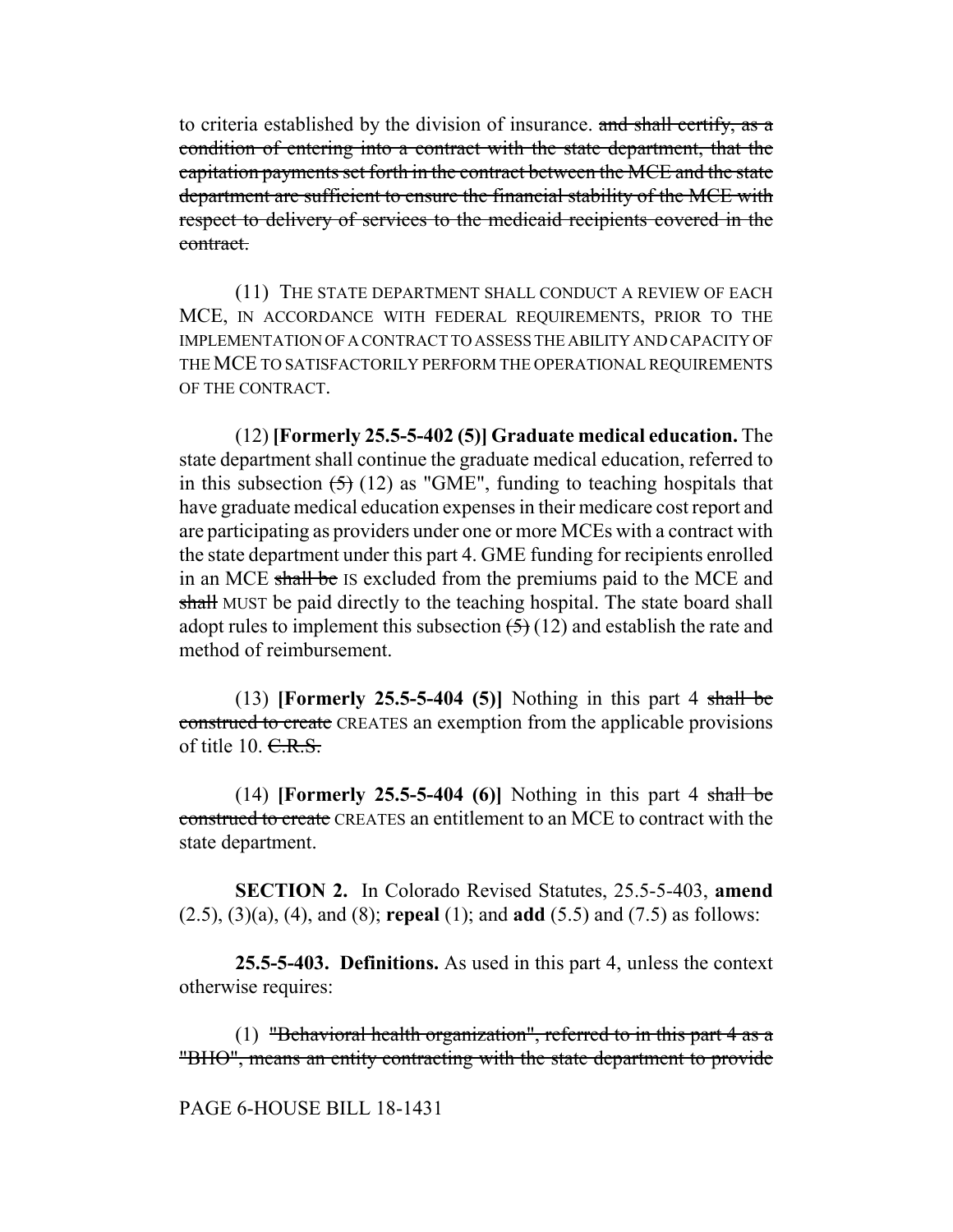only behavioral health services.

(2.5) "Global payment" means a population-based payment mechanism that is constructed on a per-member, per-month calculation. Global payments shall MUST account for prospective local community or health system cost trends and value, as measured by quality and satisfaction metrics, and shall incorporate community cost experience and reported encounter data to the greatest extent possible to address regional variation and improve longitudinal performance. Risk adjustments, risk-sharing, and aligned payment incentives may be utilized to achieve performance improvement. The rate calculations for global payment are exempt from the provisions of section 25.5-5-408. An entity that uses global payment pursuant to section  $25.5-5-404$  25.5-5-402 shall meet the applicable financial solvency requirements of <del>section 25.5-5-404 (1)(k) and (1)(l)</del> SECTIONS 25.5-5-402 (10) AND 25.5-5-408 (1)(f) and the essential community provider requirements of section  $25.5-5-404$  (2) and (3) SECTIONS 25.5-5-406.1 (1)(f)(II) AND 25.5-5-408 (1)(d).

(3) (a) "Managed care" means

(I) a predefined set of services to recipients delivered by a managed care entity as defined in subsection (4) of this section; or HEALTH CARE DELIVERY SYSTEM ORGANIZED TO MANAGE COSTS, UTILIZATION, AND QUALITY. MEDICAID MANAGED CARE PROVIDES FOR THE DELIVERY OF MEDICAID HEALTH BENEFITS AND ADDITIONAL SERVICES THROUGH CONTRACTED ARRANGEMENTS BETWEEN STATE MEDICAID AGENCIES AND MCES.

(II) The delivery of services provided by the primary care physician program established in section 25.5-5-407, which is a primary care case manager as defined in subsection  $(8)$  of this section.

(III) (Deleted by amendment, L. 2008, p. 390, § 2, effective August  $5, 2008.$ 

(4) "Managed care entity", referred to in this part 4 as an "MCE", means an entity that enters into a contract to provide services in a THE STATEWIDE managed care system, including managed care organizations MCOs, prepaid inpatient health plans, and prepaid ambulatory health plans, but excluding primary care case managers, as defined in subsection (8) of

PAGE 7-HOUSE BILL 18-1431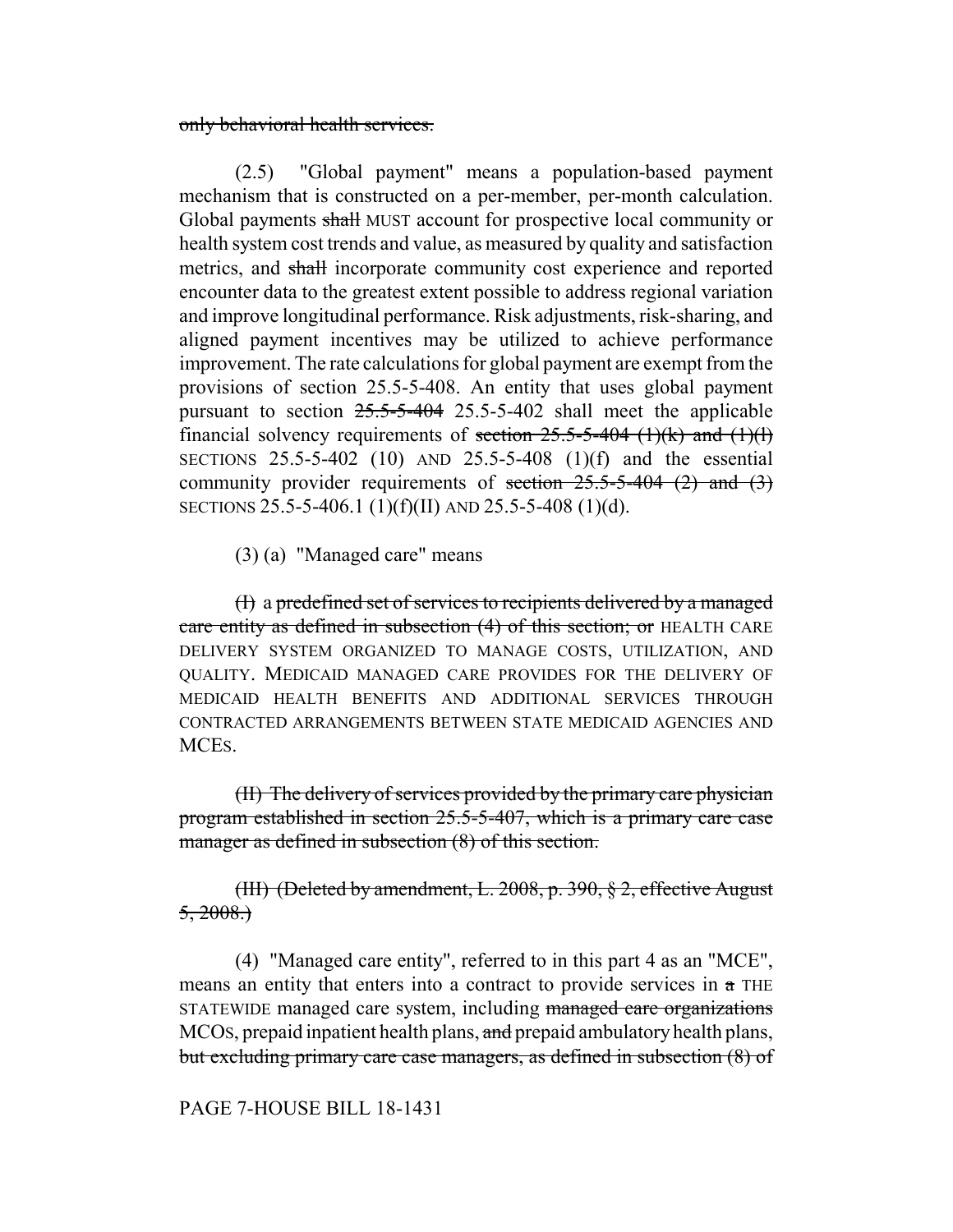this section AND PCCM ENTITIES.

(5.5) "MEDICAL HOME" MEANS AN APPROPRIATELY QUALIFIED MEDICAL HEALTH CARE PRACTICE THAT VERIFIABLY ENSURES CONTINUOUS ACCESS TO COMPREHENSIVE, ACCESSIBLE, AND COORDINATED COMMUNITY-BASED PRIMARY CARE. ALL MEDICAL HOMES MAY HAVE, BUT ARE NOT LIMITED TO, THE FOLLOWING:

(a) HEALTH MAINTENANCE AND PREVENTIVE CARE;

(b) ANTICIPATORY GUIDANCE AND HEALTH EDUCATION;

(c) ACUTE AND CHRONIC ILLNESS CARE;

(d) COORDINATION OF MEDICATIONS, SPECIALISTS, AND THERAPIES;

(e) PROVIDER PARTICIPATION IN HOSPITAL CARE; AND

(f) MENTAL HEALTH CARE, ORAL HEALTH CARE, AND OTHER RELATED SERVICES, AS APPROPRIATE.

(7.5) "PRIMARY CARE CASE MANAGEMENT ENTITY", REFERRED TO IN THIS PART 4 AS A "PCCM ENTITY", MEANS AN ENTITY CONTRACTING WITH THE STATE DEPARTMENT THAT MEETS THE DEFINITION OF PRIMARY CARE CASE MANAGEMENT ENTITY AS DEFINED IN 42 CFR 438.2.

(8) "Primary care case manager", referred to in this part 4 as a "PCCM", means an entity contracting with the state department A PHYSICIAN, A PHYSICIAN GROUP PRACTICE, OR OTHER PRACTITIONER AS IDENTIFIED BY THE STATE that meets the definition of primary care case manager as defined in 42 CFR 438.2.

**SECTION 3.** In Colorado Revised Statutes, **add with amended and relocated provisions** 25.5-5-406.1 as follows:

**25.5-5-406.1. Required features of statewide managed care system.** (1) **[Formerly 25.5-5-406 (1) introductory portion] General features.** All medicaid managed care programs shall MUST contain the following general features, in addition to others that the FEDERAL GOVERNMENT, state department, and the state board consider necessary for

PAGE 8-HOUSE BILL 18-1431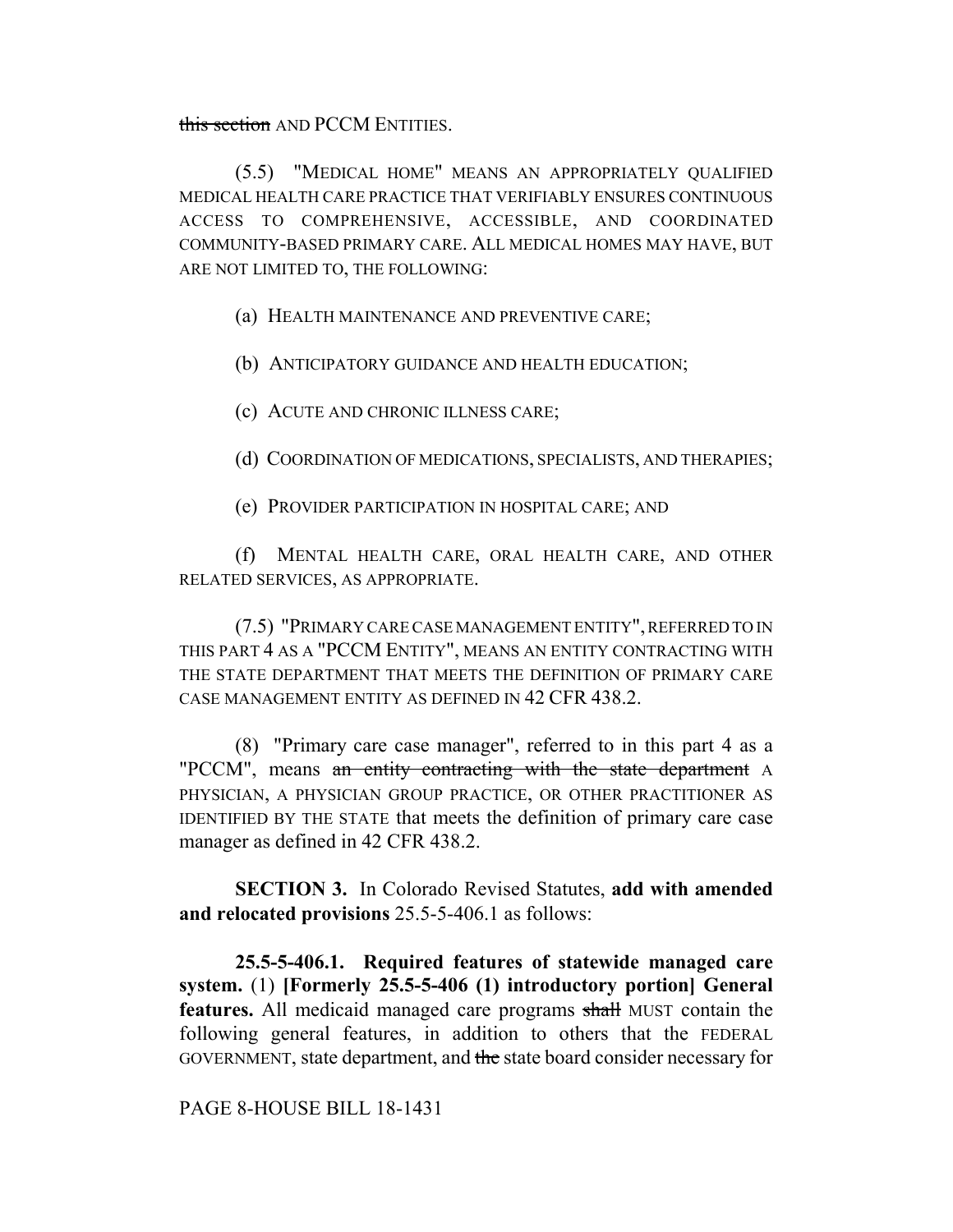the effective and cost-efficient operation of those programs:

(a) **[Formerly 25.5-5-404 (1)(q)]** The MCE shall accept all enrollees THAT THE STATE DEPARTMENT ASSIGNS TO THE MCE IN THE ORDER IN WHICH THEY ARE ASSIGNED, WITHOUT RESTRICTION, regardless of health status OR NEED FOR HEALTH CARE SERVICES;

(b) THE MCE SHALL NOT DISCRIMINATE AGAINST ENROLLED MEMBERS ON THE BASIS OF RACE, COLOR, ETHNIC OR NATIONAL ORIGIN, ANCESTRY, AGE, SEX, GENDER, SEXUAL ORIENTATION, GENDER IDENTITY AND EXPRESSION, DISABILITY, RELIGION, CREED, OR POLITICAL BELIEFS, AND SHALL NOT USE ANY POLICY OR PRACTICE THAT HAS THE EFFECT OF DISCRIMINATING ON THE BASIS OF RACE, COLOR, ETHNIC OR NATIONAL ORIGIN, ANCESTRY, AGE, SEX, GENDER, SEXUAL ORIENTATION, GENDER IDENTITY AND EXPRESSION, DISABILITY, RELIGION, CREED, OR POLITICAL BELIEFS;

(c) THE MCE SHALL ALLOW EACH ENROLLED MEMBER TO CHOOSE HIS OR HER NETWORK PROVIDER TO THE EXTENT POSSIBLE AND APPROPRIATE;

(d) **[Formerly 25.5-5-404 (4)(a)]** Notwithstanding any waivers authorized by the federal department of health and human services, or any successor agency, each contract between the state department and an MCE selected to participate in the statewide managed care system under this part 4 shall comply with the requirements of 42 U.S.C. sec. 1396a (a)(23)(B);

(e) THE MCE SHALL ENSURE ACCESS TO CARE FOR ALL ENROLLED MEMBERS IN NEED OF MEDICALLY NECESSARY SERVICES COVERED IN THE CONTRACT;

(f) THE MCE SHALL CREATE, ADMINISTER, AND MAINTAIN A NETWORK OF PROVIDERS, BUILDING ON THE CURRENT NETWORK OF MEDICAID PROVIDERS, TO SERVE THE HEALTH CARE NEEDS OF ITS MEMBERS. IN DOING SO, THE MCE SHALL:

(I) SUPPORT PROVIDERS IN SERVING THE MEDICAID POPULATION AND IMPLEMENT VALUE-BASED PAYMENT METHODOLOGIES FOR NETWORK PROVIDERS THAT INCENTIVIZE AND REWARD PROVIDERS FOR THE EFFECTIVE AND EFFICIENT DELIVERY OF HIGH-QUALITY SERVICES TO ENROLLED

### PAGE 9-HOUSE BILL 18-1431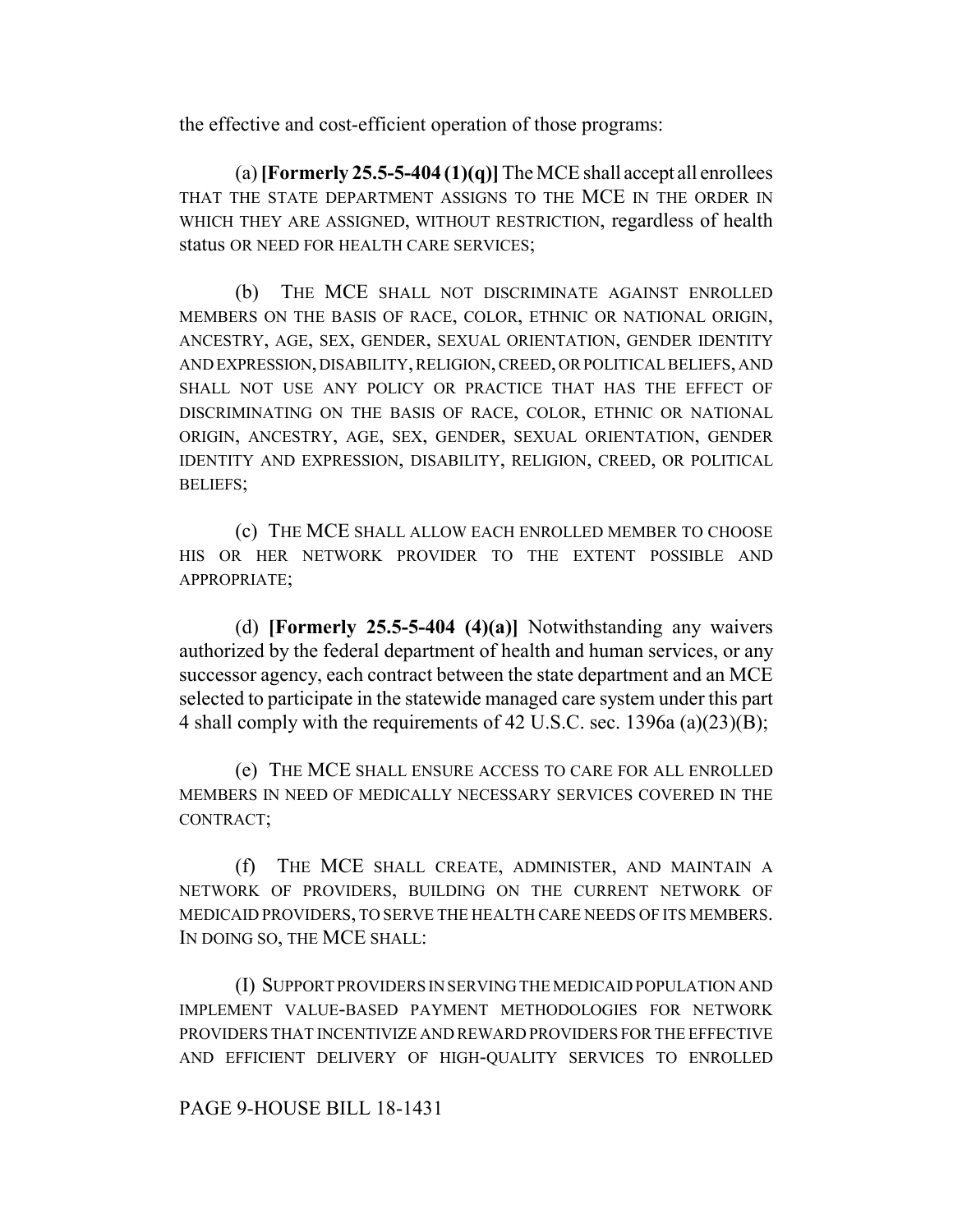MEMBERS;

(II) **[Formerly 25.5-5-404 (2)]** (A)  $\overline{\text{The MCE shall}}$  Seek proposals from each ECP in a county in which the MCE is enrolling recipients for those services that the MCE provides or intends to provide and that an ECP provides or is capable of providing. To assist MCEs in seeking proposals, the state department shall provide MCEs with a list of ECPs in each county. The MCE shall consider such proposals in good faith and shall, when deemed reasonable by the MCE based on the needs of its enrollees, contract with ECPs. Each ECP shall be willing to negotiate on reasonably equitable terms with each MCE. ECPs making proposals under this subsection  $(2)$ (1)(f)(II) must be able to meet the contractual requirements of the MCE. The requirements of this subsection  $(2)$  shall  $(1)(f)(II)$  DO not apply to an MCE in areas in which the MCE operates entirely as a group model health maintenance organization.

(B) **[Formerly 25.5-5-404 (3)]** In selecting MCEs, the state department shall not penalize an MCE for paying cost-based reimbursement to federally qualified health centers as defined in the FEDERAL "Social Security Act".

(III) DEMONSTRATE THAT THERE ARE SUFFICIENT INDIAN HEALTH CARE PROVIDERS PARTICIPATING IN THE PROVIDER NETWORK TO ENSURE TIMELY ACCESS TO SERVICES AVAILABLE UNDER THE CONTRACT FROM SUCH PROVIDERS FOR INDIAN ENROLLEES WHO ARE ELIGIBLE TO RECEIVE SERVICES.

(g) THE MCE SHALL ENSURE THAT ITS CONTRACTED NETWORK PROVIDERS ARE CAPABLE OF SERVING ALL MEMBERS, INCLUDING CONTRACTING WITH PROVIDERS WITH SPECIALIZED TRAINING AND EXPERTISE ACROSS ALL AGES, LEVELS OF ABILITY, GENDER IDENTITIES, AND CULTURAL IDENTITIES;

(h) THE MCE SHALL MEET THE NETWORK ADEQUACY STANDARDS, AS ESTABLISHED BY THE STATE DEPARTMENT, DESCRIBING THE MAXIMUM TIME AND DISTANCE AN ENROLLED MEMBER IS EXPECTED TO TRAVEL IN ORDER TO ACCESS THE PROVIDER TYPES COVERED UNDER THE STATE CONTRACT;

(i) THE MCE SHALL MEET, AND REQUIRE ITS NETWORK PROVIDERS

### PAGE 10-HOUSE BILL 18-1431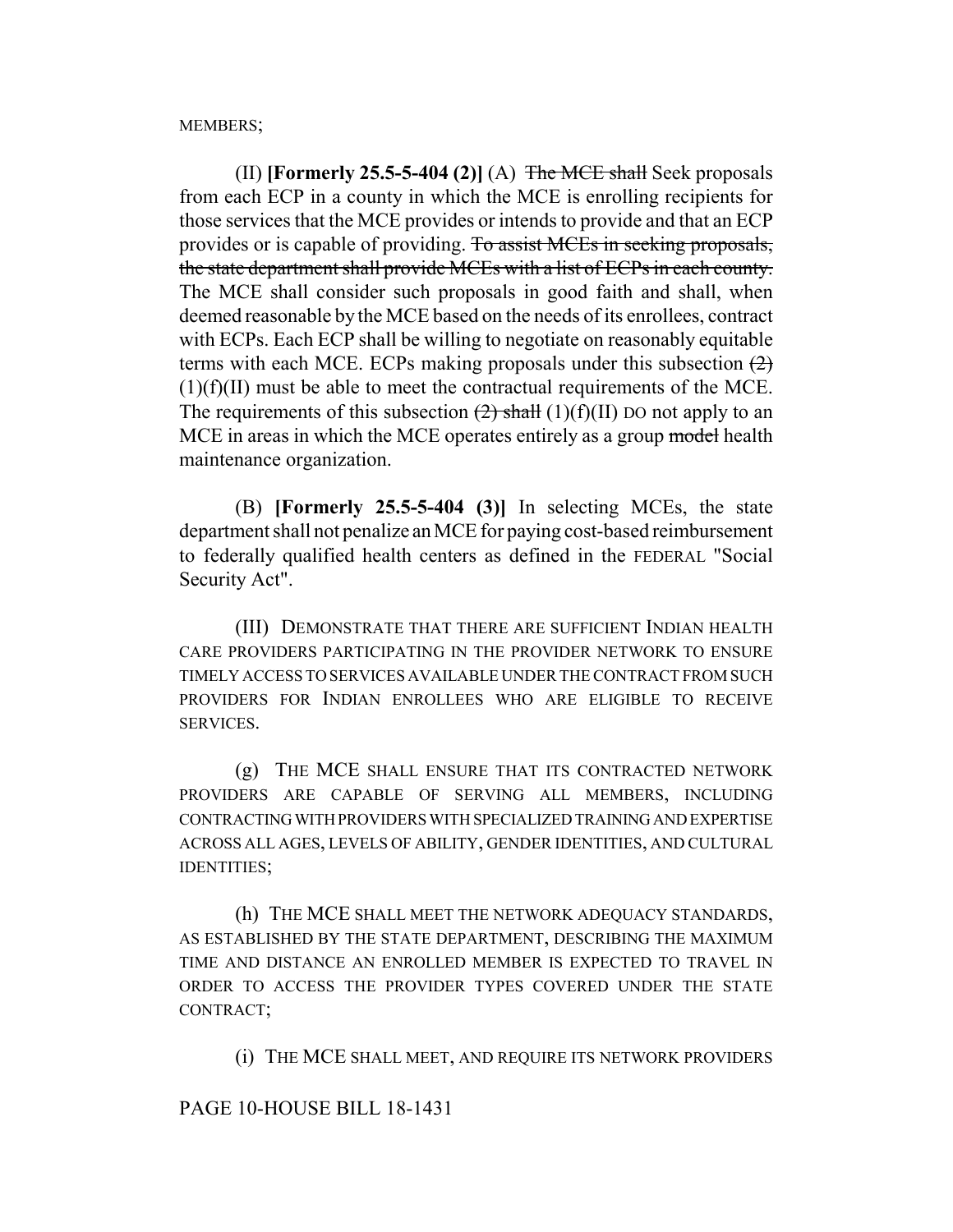TO MEET, STANDARDS AS ESTABLISHED BY THE STATE DEPARTMENT FOR TIMELY ACCESS TO CARE AND SERVICES, TAKING INTO ACCOUNT THE URGENCY OF THE NEED FOR SERVICES;

(j) **[Formerly 25.5-5-404 (1)(a)]** The MCE shall not interfere with appropriate medical care decisions rendered by the provider nor penalize the provider for requesting medical services outside the standard treatment protocols developed by the MCE or its contractors. ITS CONTRACTED NETWORK PROVIDERS;

(k) THE MCE SHALL COMPLY WITH THE STATE DEPARTMENT'S TRANSITION OF CARE POLICY TO ENSURE CONTINUED ACCESS TO SERVICES DURING A TRANSITION FROM FEE-FOR-SERVICE TO AN MCE OR TRANSITION FROM ONE MCE TO ANOTHER WHEN AN ENROLLEE, IN THE ABSENCE OF CONTINUED ACCESS TO SERVICES, WOULD SUFFER SERIOUS DETRIMENT TO HIS OR HER HEALTH OR BE AT RISK OF HOSPITALIZATION OR INSTITUTIONALIZATION;

(l) THE MCE SHALL PROVIDE AND FACILITATE THE DELIVERY OF SERVICES IN A CULTURALLY COMPETENT MANNER TO ALL MEMBERS, INCLUDING THOSE WITH LIMITED ENGLISH PROFICIENCY, DIVERSE CULTURAL AND ETHNIC BACKGROUNDS, AND DISABILITIES, AND REGARDLESS OF GENDER, SEXUAL ORIENTATION, OR GENDER IDENTITY;

(m) THE MCE SHALL PROVIDE COMMUNICATIONS IN A MANNER AND FORMAT THAT MAY BE EASILY UNDERSTOOD AND IS READILY ACCESSIBLE BY MEMBERS;

(n) **Grievances and appeals.** (I) (A) EACH MCE SHALL ESTABLISH A GRIEVANCE AND APPEAL SYSTEM THAT COMPLIES WITH RULES ESTABLISHED BY THE STATE BOARD AND FEDERAL GOVERNMENT.

(B) **[Similar to 25.5-5-406 (1)(b)]** AN ENROLLEE IS ENTITLED TO DESIGNATE A REPRESENTATIVE, INCLUDING BUT NOT LIMITED TO AN ATTORNEY, THE OMBUDSMAN FOR MEDICAID MANAGED CARE, A LAY ADVOCATE, OR THE ENROLLEE'S PHYSICIAN, TO FILE AND PURSUE A GRIEVANCE OR APPEAL ON BEHALF OF THE ENROLLEE.THE PROCEDURE MUST ALLOW FOR THE UNENCUMBERED PARTICIPATION OF PHYSICIANS.

(II) **[Formerly 25.5-5-404 (1)(o)]** The MCE has SHALL HAVE AN

PAGE 11-HOUSE BILL 18-1431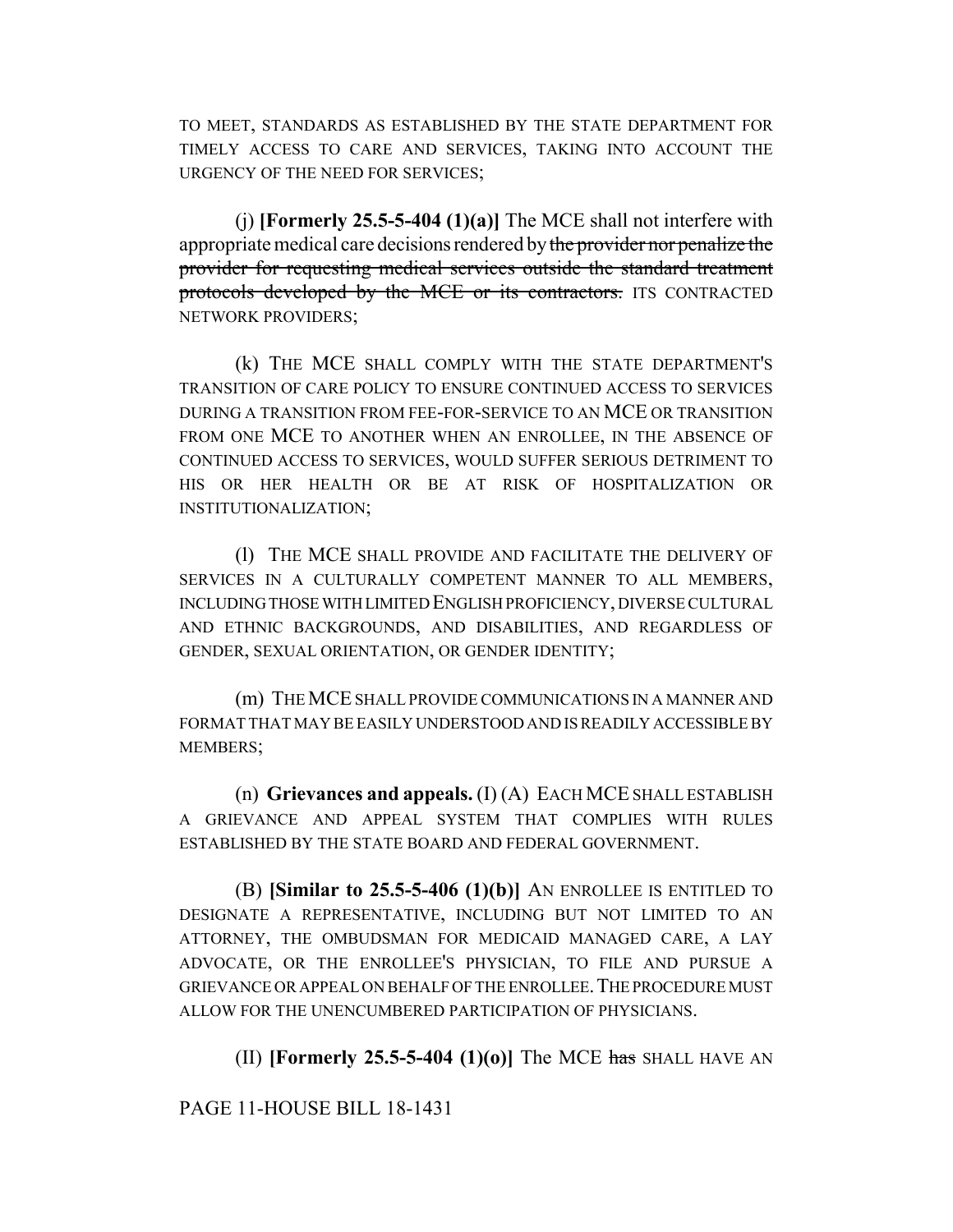established a grievance procedure pursuant to the provisions in section  $25.5-5-406$  (1)(b) SYSTEM that allows for the CLIENT EXPRESSION OF DISSATISFACTION AT ANY TIME ABOUT ANY MATTER RELATED TO THE MCE'S CONTRACTED SERVICES, OTHER THAN AN ADVERSE BENEFIT DETERMINATION. THE GRIEVANCE SYSTEM MUST PROVIDE timely resolution of disputes regarding the quality of care, services to be provided, and other issues raised by the recipient. OF SUCH matters shall be resolved in a manner consistent with the medical needs of the individual recipient. The MCE shall notify all recipients involved in a dispute with the MCE of their right to seek an administrative review of an adverse decision made by the MCE pursuant to section 25.5-1-107.

(III) (A) THE MCE SHALL HAVE AN APPEAL SYSTEM FOR REVIEW OF ANY DETERMINATION BY THE MCE TO DENY A SERVICE AUTHORIZATION REQUEST OR TO AUTHORIZE A SERVICE IN AN AMOUNT, DURATION, OR SCOPE THAT IS LESS THAN REQUESTED.

(B) **[Similar to 25.5-5-406 (1)(b)]** EACH MCE SHALL UTILIZE AN APPEAL PROCESS FOR EXPEDITED REVIEWS THAT COMPLIES WITH RULES ESTABLISHED BY THE STATE BOARD. THE APPEAL PROCESS FOR EXPEDITED REVIEWS MUST PROVIDE A MEANS BY WHICH AN ENROLLEE MAY COMPLAIN AND SEEK RESOLUTION CONCERNING ANY ACTION OR FAILURE TO ACT IN AN EMERGENCY SITUATION THAT IMMEDIATELY IMPACTS THE ENROLLEE'S ACCESS TO QUALITY HEALTH CARE SERVICES, TREATMENTS, OR PROVIDERS.

 $(C)$  **[Formerly 25.5-5-406 (1)(b)]** Each MCE or PCCM shall utilize a complaint and grievance procedure and a process for expedited reviews that comply with rules established by the state board. The complaint and grievance procedure shall provide a means by which enrollees may complain about or grieve any action or failure to act that impacts an enrollee's access to, satisfaction with, or the quality of health care services, treatments, or providers The state department shall establish the position of ombudsman for medicaid managed care WHO SHALL, IF THE ENROLLEE REQUESTS, ACT AS THE ENROLLEE'S REPRESENTATIVE IN RESOLVING APPEALS WITH THE MCE. It is the intent of the general assembly that the ombudsman for medicaid managed care be independent from the state department and selected through a competitive bidding process. In the event the state department is unable to contract with an independent ombudsman, an employee of the state department may serve as the ombudsman for medicaid managed care. The ombudsman shall, if the enrollee requests, act as the

PAGE 12-HOUSE BILL 18-1431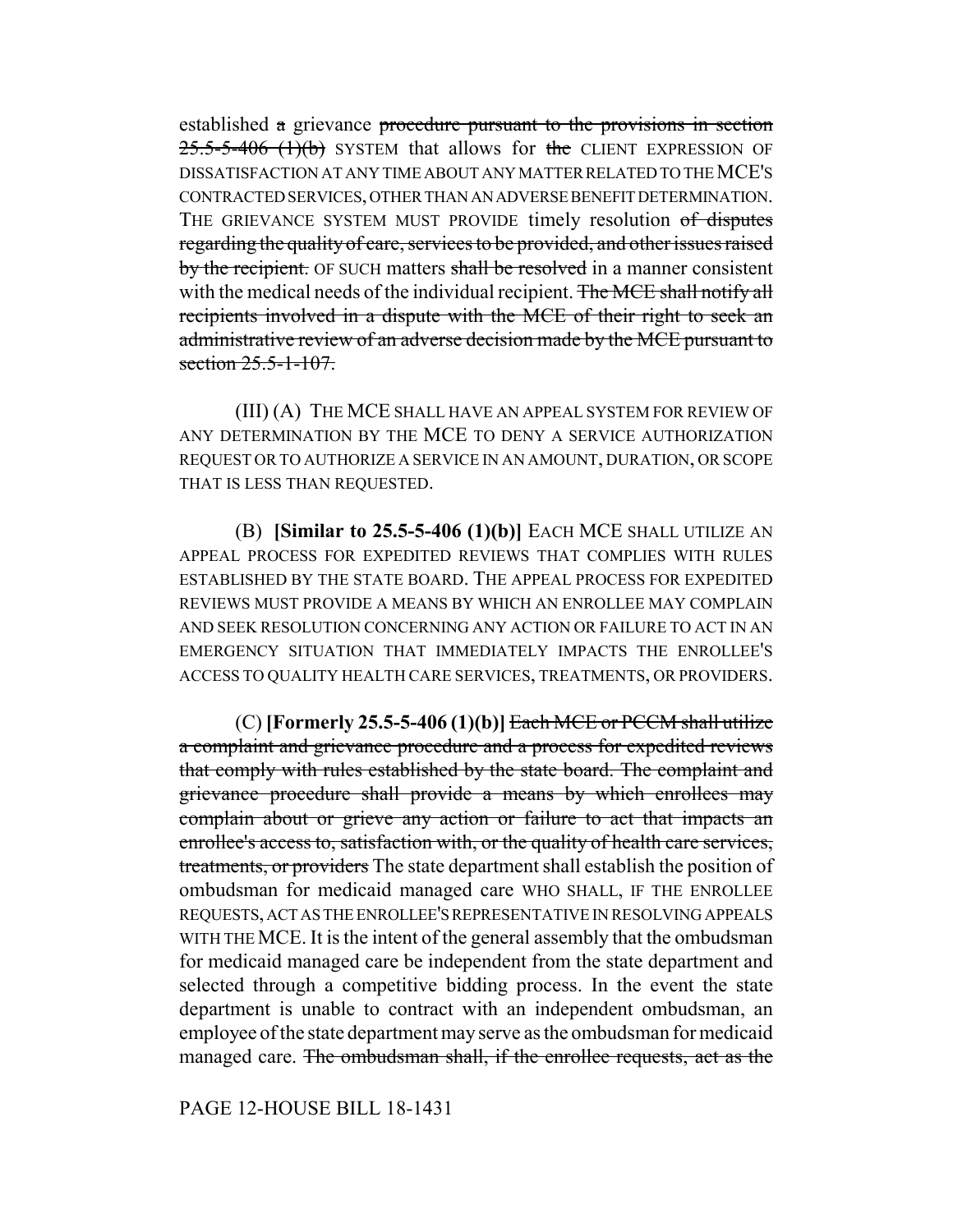enrollee's representative in resolving complaints and grievances with the MCE or PCCM. The process for expedited reviews shall provide a means by which an enrollee may complain and seek resolution concerning any action or failure to act in an emergency situation that immediately impacts the enrollee's access to quality health care services, treatments, or providers. An enrollee shall be entitled to designate a representative, including but not limited to an attorney, the ombudsman for medicaid managed care, a lay advocate, or the enrollee's physician, to file and pursue a grievance or expedited review on behalf of the enrollee. The procedure shall allow for the unencumbered participation of physicians. An enrollee whose complaint or grievance APPEAL is not resolved to his or her satisfaction by a procedure described in this paragraph (b) or who chooses to forego a procedure described in this paragraph (b) shall be SUBSECTION  $(1)(n)$ , OR WHOSE APPEAL IS DEEMED EXHAUSTED, IS entitled to request a second-level review STATE FAIR HEARING by an independent hearing officer, further judicial review, or both, as provided for by federal law and any state statute or rule. The state department may also provide by rule for arbitration as an optional alternative to the complaint and grievance procedure set forth is this paragraph (b) to the extent that such rules do not violate any other state or federal statutory or constitutional requirements.

(o) **[Similar to 25.5-5-405]** THE MCE SHALL MAINTAIN AND PARTICIPATE IN AN ONGOING COMPREHENSIVE QUALITY ASSESSMENT AND PERFORMANCE IMPROVEMENT PROGRAM THAT MUST INCLUDE BUT NOT BE LIMITED TO THE FOLLOWING:

(I) PERFORMANCE IMPROVEMENT PROJECTS DESIGNED TO ACHIEVE SIGNIFICANT IMPROVEMENT, SUSTAINED OVER TIME, IN CLINICAL CARE AND NONCLINICAL CARE AREAS THAT ARE EXPECTED TO HAVE A FAVORABLE EFFECT ON HEALTH OUTCOMES AND MEMBER SATISFACTION;

(II) THE COLLECTION AND SUBMISSION OF PERFORMANCE MEASUREMENT DATA AS REQUIRED BY THE STATE DEPARTMENT;

(III) THE IMPLEMENTATION AND MAINTENANCE OF MECHANISMS TO DETECT OVERUTILIZATION AND UNDERUTILIZATION OF SERVICES AND TO ASSESS THE QUALITY AND APPROPRIATENESS OF CARE FURNISHED TO ITS MEMBERS, INCLUDING MEMBERS WITH SPECIAL HEALTH CARE NEEDS; AND

(IV) THE MCE SHALL PARTICIPATE ANNUALLY IN AN INDEPENDENT

# PAGE 13-HOUSE BILL 18-1431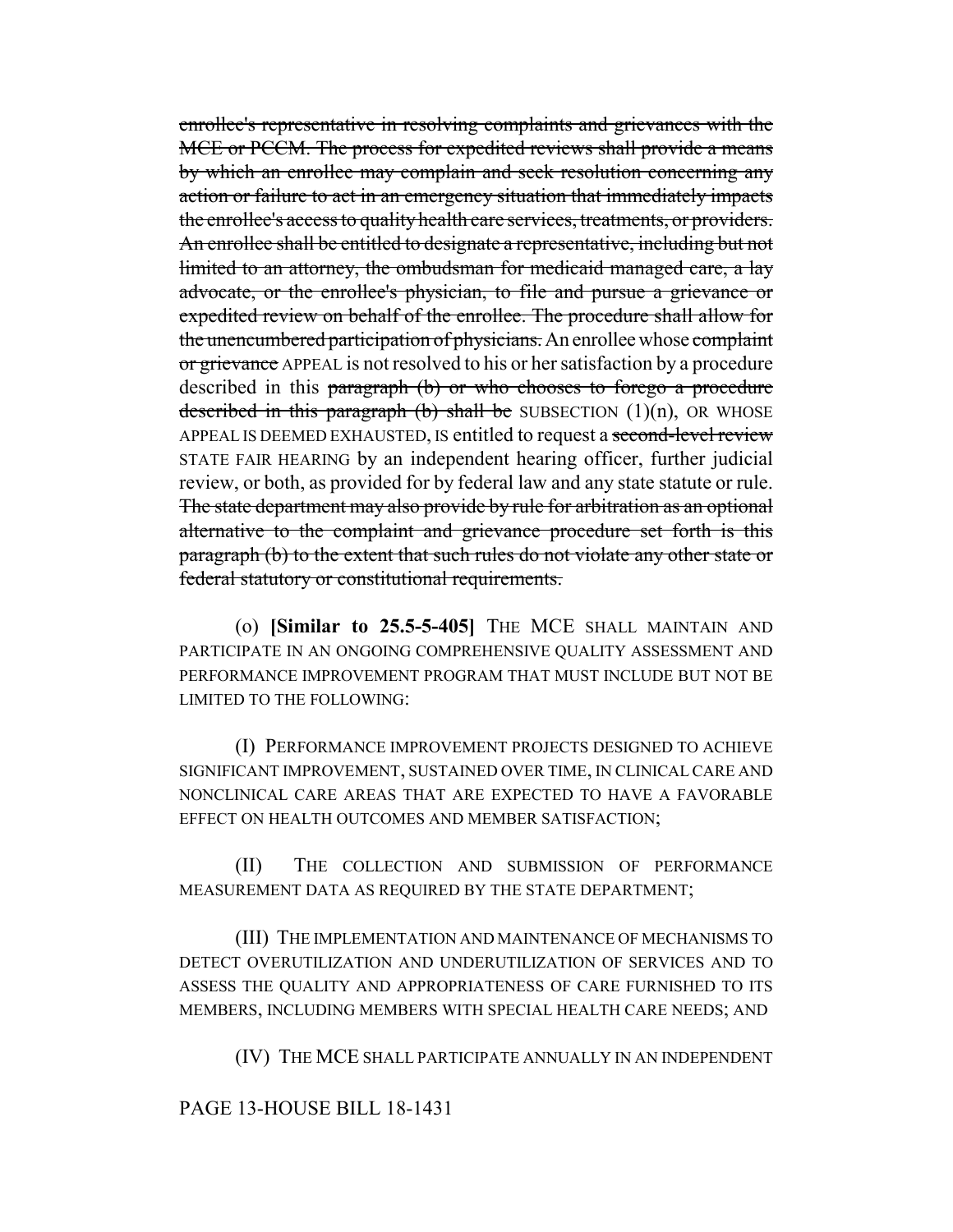QUALITY REVIEW AND VALIDATION OF PERFORMANCE IMPROVEMENT PROJECTS, PERFORMANCE MEASURES, AND OTHER CONTRACT REQUIREMENTS;

(p) THE MCE SHALL ADMINISTER A PROGRAM INTEGRITY SYSTEM TO ENSURE COMPLIANCE WITH ALL REQUIREMENTS ESTABLISHED BY THE FEDERAL GOVERNMENT, STATE OF COLORADO, STATE DEPARTMENT, AND STATE BOARD THAT INCLUDES, BUT IS NOT LIMITED TO:

(I) PROCEDURES TO DETECT AND PREVENT FRAUD, WASTE, AND ABUSE;

(II) SCREENING AND DISCLOSURE PROCESSES TO PREVENT RELATIONSHIPS WITH INDIVIDUALS OR ENTITIES THAT ARE DEBARRED, SUSPENDED, OR OTHERWISE EXCLUDED FROM PARTICIPATING IN ANY FEDERAL HEALTH CARE PROGRAM, PROCUREMENT ACTIVITIES, OR NONPROCUREMENT ACTIVITIES; AND

(III) TREATMENT OF RECOVERIES OF OVERPAYMENT TO PROVIDERS;

(q) **[Formerly 25.5-5-406 (1)(c)] Billing medicaid recipients.** Notwithstanding any federal regulations or the general prohibition of section 25.5-4-301 against providers billing medicaid recipients, a provider may bill a medicaid recipient who is enrolled with a specific medicaid PCCM or MCE and, in circumstances defined by the rules of the state board, receives care from a medical provider outside that organization's network or without referral by the recipient's PCCM;

(r) **[Formerly 25.5-5-406 (1)(d)] Marketing.** In marketing coverage to medicaid recipients, all MCEs shall comply with all applicable provisions of title 10  $C.R.S.,$  regarding health plan marketing. The state board is authorized to promulgate rules concerning the permissible marketing of medicaid managed care. The purposes of such rules shall MUST include but not be limited to the avoidance of biased selection among the choices available to medicaid recipients.

(s) **[Formerly 25.5-5-406 (1)(e)] Prescription drugs.** All MCEs that have prescription drugs as a covered benefit shall provide prescription drug coverage in accordance with the provisions of section 25.5-5-202 (1)(a) as part of a comprehensive health benefit and with respect to any formulary or

PAGE 14-HOUSE BILL 18-1431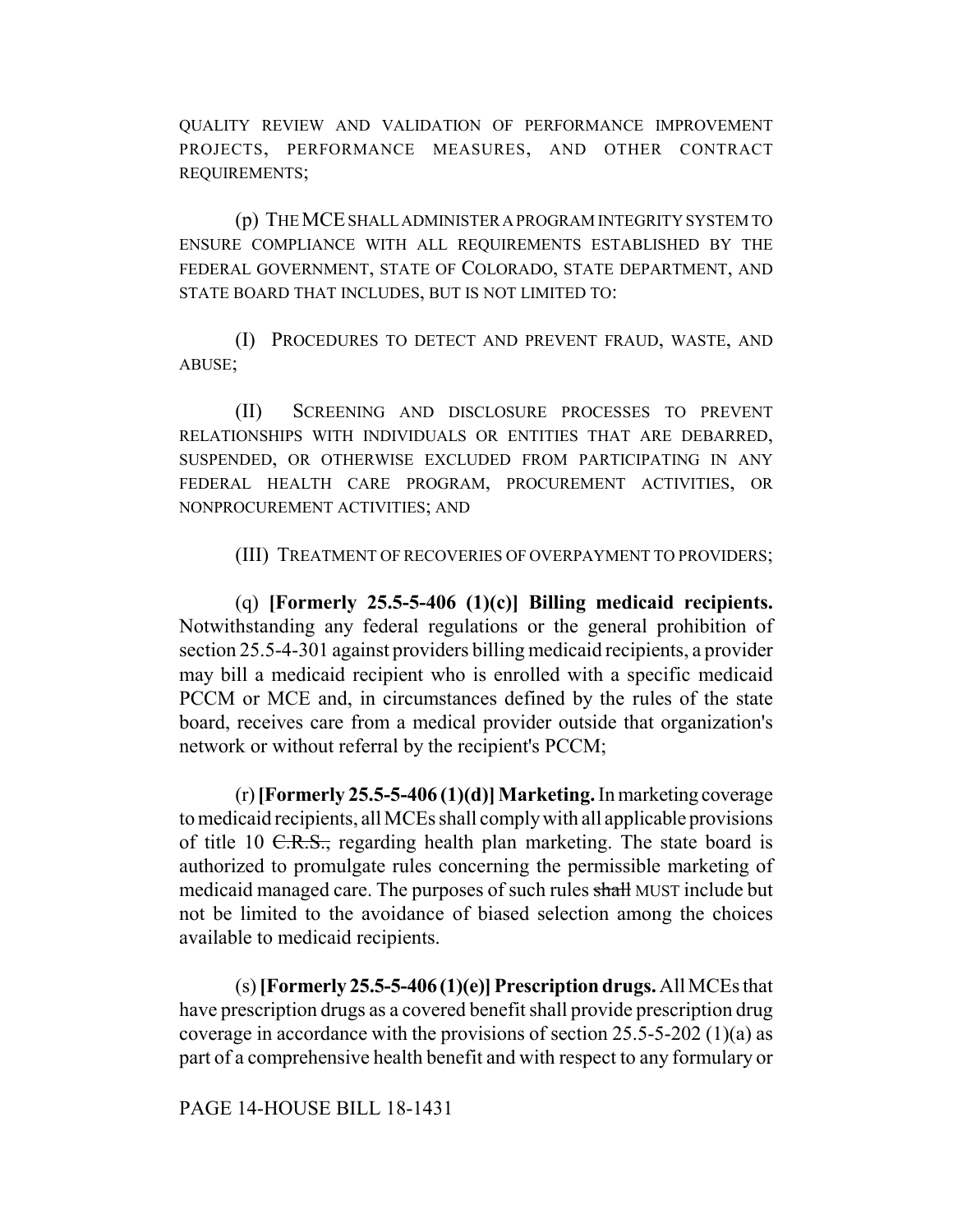other access restrictions:

(I) The MCE shall supply participating providers who may prescribe prescription drugs for MCE enrollees with a current copy of such formulary or other access restrictions, including information about coverage, payment, or any requirement for prior authorization; and

(II) The MCE shall provide to all medicaid recipients at periodic intervals, and prior to and during enrollment upon request, clear and concise information about the prescription drug program in language understandable to the medicaid recipients, including information about such formulary or other access restrictions and procedures for gaining access to prescription drugs, including off-formulary products; AND

(III) THE MCE SHALL FOLLOW STATE DEPARTMENT POLICIES FOR PRESCRIBING ANY PRESCRIPTION DRUGS THAT ARE NOT COVERED UNDER THE MCE CONTRACT.

**SECTION 4.** In Colorado Revised Statutes, 25.5-5-408, **amend** (6), (7), and (9); and **amend** (1) and **add** (13) **with amended and relocated provisions** as follows:

**25.5-5-408. Capitation payments - availability of base data adjustments - rate calculation - capitation payment proposal preference - assignment of medicaid recipients - definition.** (1) (a)  $(H)$  The state department shall make capitation payments to MCEs based upon a defined scope of services under a risk contract.

(II) Repealed.

(b) A certification by a qualified actuary retained by the state department shall be IS conclusive evidence that the state department has correctly calculated the direct health care cost of providing these same services on an actuarially equivalent Colorado medicaid population group. consisting of unassigned recipients and recipients in the primary care physician program provided in section 25.5-5-407.

(c) Except as otherwise provided in  $\frac{1}{2}$  paragraph (d) of this subsection  $(1)$  SUBSECTION (1)(d) OF THIS SECTION and where the state department has instituted a program of competitive bidding provided in section 25.5-5-402

# PAGE 15-HOUSE BILL 18-1431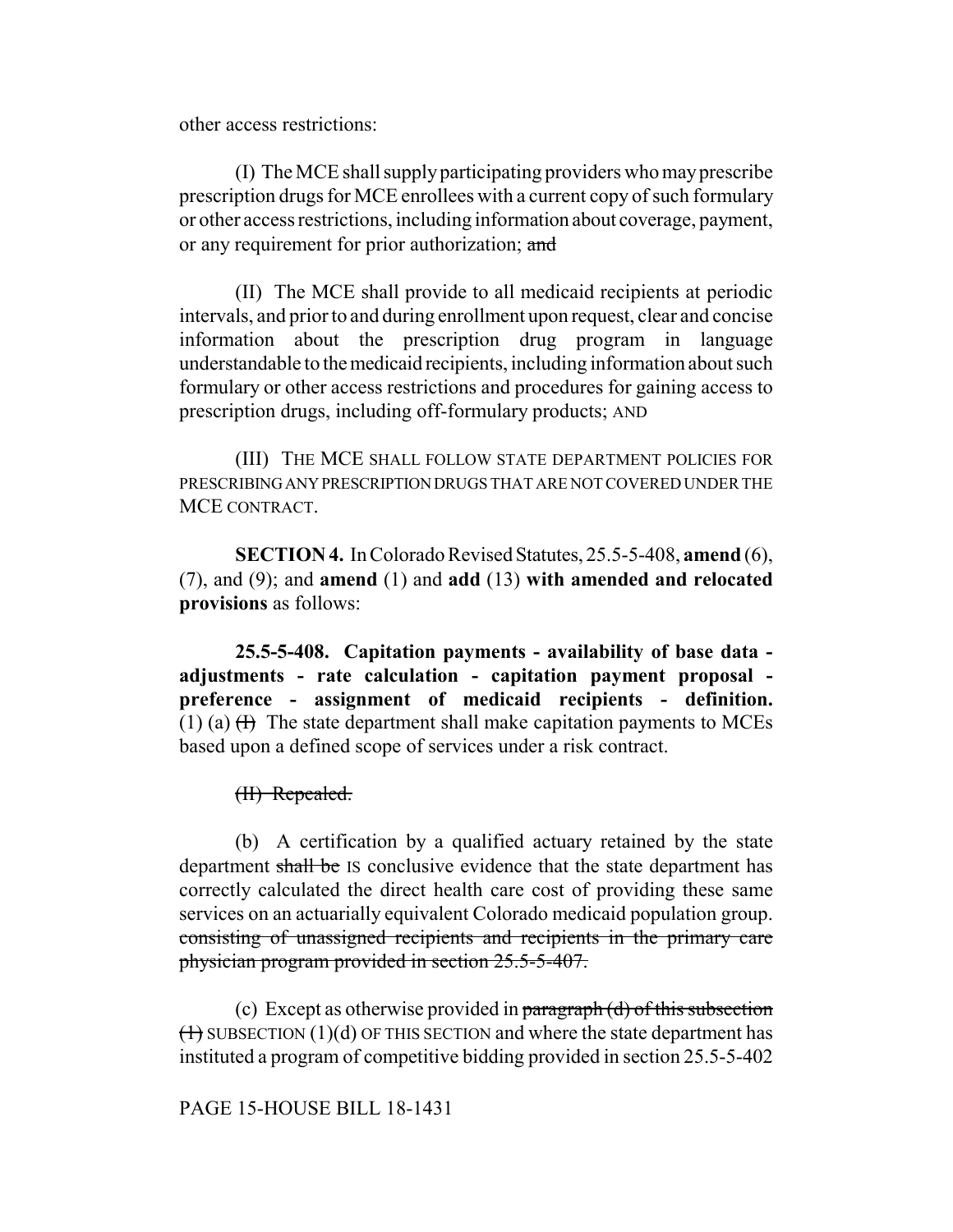$(3)$  (9), the state department may utilize a market rate set through the competitive bid process for a set of defined services. The state department shall only use market rate bids that do not discriminate and are adequate to assure quality and network sufficiency. A certification of a qualified actuary, retained by the state department, to the appropriate lower limit shall be IS conclusive evidence of the state department's compliance with the requirements of this paragraph  $(e)$  SUBSECTION  $(1)(c)$ . For the purposes of this subsection  $(1)$ , a "qualified actuary" shall be MEANS a person deemed as such under rules promulgated by the commissioner of insurance.

(d) A federally qualified health center, as defined in the federal "Social Security Act", shall MUST be reimbursed by the state department for the total reasonable costs incurred by the center in providing health care services to all recipients of medical assistance.

(e) **[Similar to 25.5-5-404 (1)(k)]** AN MCE SHALL CERTIFY, AS A CONDITION OF ENTERING INTO A CONTRACT WITH THE STATE DEPARTMENT, THAT THE CAPITATION PAYMENTS SET FORTH IN THE CONTRACT BETWEEN THE MCE AND THE STATE DEPARTMENT ARE SUFFICIENT TO ENSURE THE FINANCIAL STABILITY OF THE MCE WITH RESPECT TO DELIVERY OF SERVICES TO THE MEDICAID RECIPIENTS COVERED IN THE CONTRACT.

 $(f)$  (I) **[Formerly 25.5-5-404 (1)(l)**] Except as provided in paragraph (m) of this subsection  $(1)$  SUBSECTION  $(1)(f)(II)$  OF THIS SECTION, for capitation payments effective on and after July 1, 2003, an MCE that is contracting for a defined scope of services under a risk contract shall certify, through a qualified actuary retained by the MCE, that the capitation payments set forth in the contract between the MCE and the state department comply with all applicable federal and state requirements that govern said THE capitation payments. For purposes of this paragraph (l) SUBSECTION  $(1)(f)(I)$ , a "qualified actuary" means a person deemed as such by rule promulgated by the commissioner of insurance.

(II) **[Formerly 25.5-5-404 (1)(m)]** An MCO providing services under the PACE program as described in section 25.5-5-412 shall certify that the capitation payments are in compliance with applicable federal and state requirements that govern said capitation payments and that the capitation payments are sufficient to ensure the financial viability of the MCO with respect to the delivery of services to the PACE program participants covered in the contract.

#### PAGE 16-HOUSE BILL 18-1431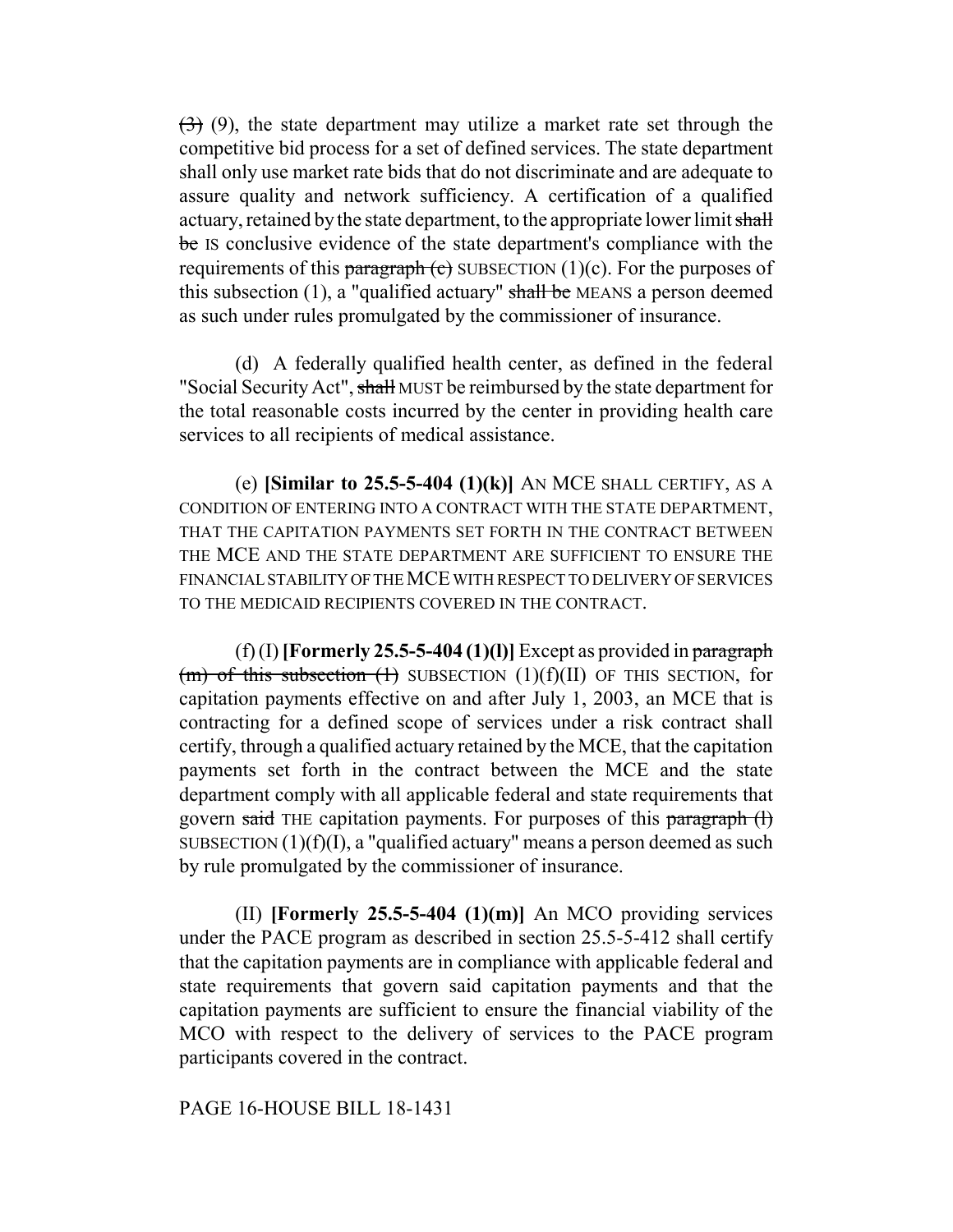(6) Within thirty TWO HUNDRED TEN days from the beginning of each fiscal year, the state department, in cooperation with the MCEs, shall set a timeline for the rate-setting process for the following fiscal year's rates and for the provision of base data to the MCEs that is used in the calculation of the rates, which shall MUST include but not be limited to the information included in subsection (7) of this section.

(7) The state department shall identify and make available to the MCEs the base data used in the calculation of the direct health care cost of providing these same services on an actuarially equivalent Colorado medicaid population group. consisting of unassigned recipients and recipients in the primary care physician program provided in section 25.5-5-407. The state department shall consult with the MCEs regarding any and all adjustments in the base data made to arrive at the capitation payments.

(9) The rate-setting process referenced in subsection (6) of this section shall MUST include a time period after the MCEs have received the direct health care cost of providing these same services on an actuarially equivalent Colorado medicaid population group consisting of unassigned recipients and recipients in the primary care physician program provided in section 25.5-5-407, for each MCE to submit to the state department the MCE's capitation payment proposal, which shall MUST not exceed one hundred percent of the direct health care cost of providing these same services on an actuarially equivalent Colorado medicaid population group. consisting of unassigned recipients and recipients in the primary care physician program provided in section 25.5-5-407. The state department shall provide to the MCEs the MCE's specific adjustments to be included in the calculation of the MCE's proposal. Each MCE's capitation payment proposal shall MUST meet the requirements of section  $25.5-5-404$  (1)(k) and  $(1)(t)$  SUBSECTIONS  $(1)(e)$  AND  $(1)(f)$  OF THIS SECTION AND SECTION 25.5-5-402 (10).

(13) **[Formerly 25.5-5-407.5 (2)(a)]** A PIHP agreement may include a provision for a quality incentive payment that is distributed to the contractor within a reasonable period of time, as specified in the contract, following the end of each fiscal year if the contractor substantially exceeds predetermined quality indicators. The quality indicators shall MUST be based upon broadly accepted measures of performance adopted by rule of the state board and agreed upon at the outset of the contract period, and shall MUST

#### PAGE 17-HOUSE BILL 18-1431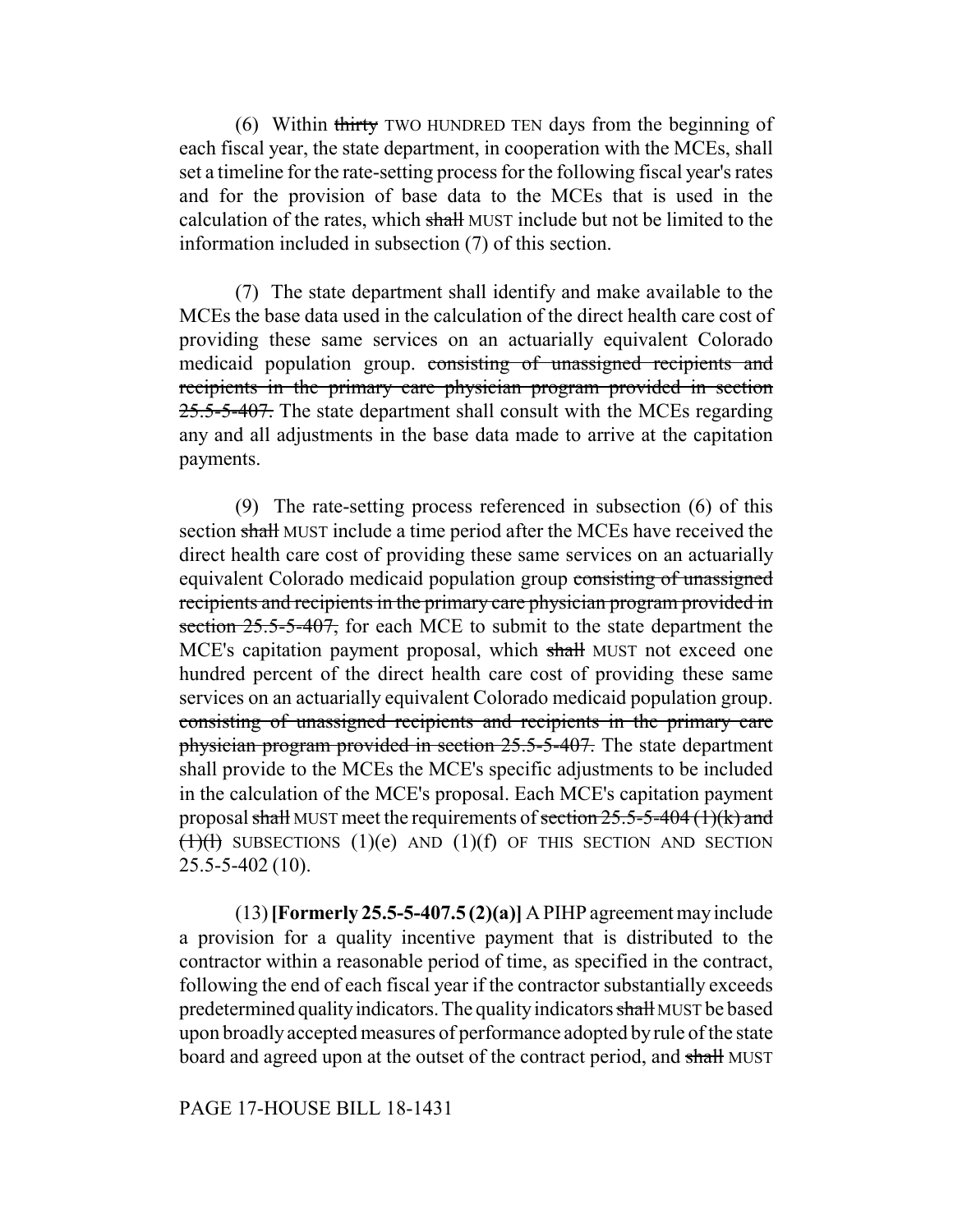include, but need not be limited to, the health plan employers data and information set measures. The quality incentive payment may be made proportional if the state board establishes multiple quality measurements. The quality incentive payments shall MUST not exceed the total cost savings created under the PIHP agreement, as determined by comparison of the PIHP members with an actuarially equivalent fee-for-service population, and the quality incentive payment shall MUST not exceed five percent of the total medicaid payments received by the contractor during the performance period of the PIHP agreement.

**SECTION 5.** In Colorado Revised Statutes, 25.5-5-414, **amend** (3), (5), and (6); and **repeal** (4) as follows:

**25.5-5-414. Telemedicine - legislative intent.** (3) On or after January 1, 2002, face-to-face contact between a health care provider and a patient shall IS not be required under the STATEWIDE managed care system created in this part 4 for services appropriately provided through telemedicine, subject to reimbursement policies developed by the state department to compensate providers who provide health care services covered by the program created in section 25.5-4-104. Telemedicine services may only be used in areas of the state where the technology necessary for the provision of telemedicine exists. The audio and visual telemedicine system used shall MUST, at a minimum, have the capability to meet the procedural definition of the most recent edition of the current procedural terminology that represents the service provided through telemedicine. The telecommunications equipment shall MUST be of a level of quality to adequately complete all necessary components to document the level of service for the current procedural terminology fourth edition codes that are billed. If a peripheral diagnostic scope is required to assess the patient, it shall MUST provide adequate resolution or audio quality for decision-making.

(4) The state department shall report to the health and human services committees of the house of representatives and the senate, or any successor committees, no later than January 1, 2006, on the application of telemedicine to provide home health care; emergency care; critical and intensive care, including, but not limited to, neonatal care; psychiatric evaluation; psychotherapy; and medical management as potential managed care system benefits. Such report shall take into account the availability of technology as of the time of the report to use telemedicine for home health

#### PAGE 18-HOUSE BILL 18-1431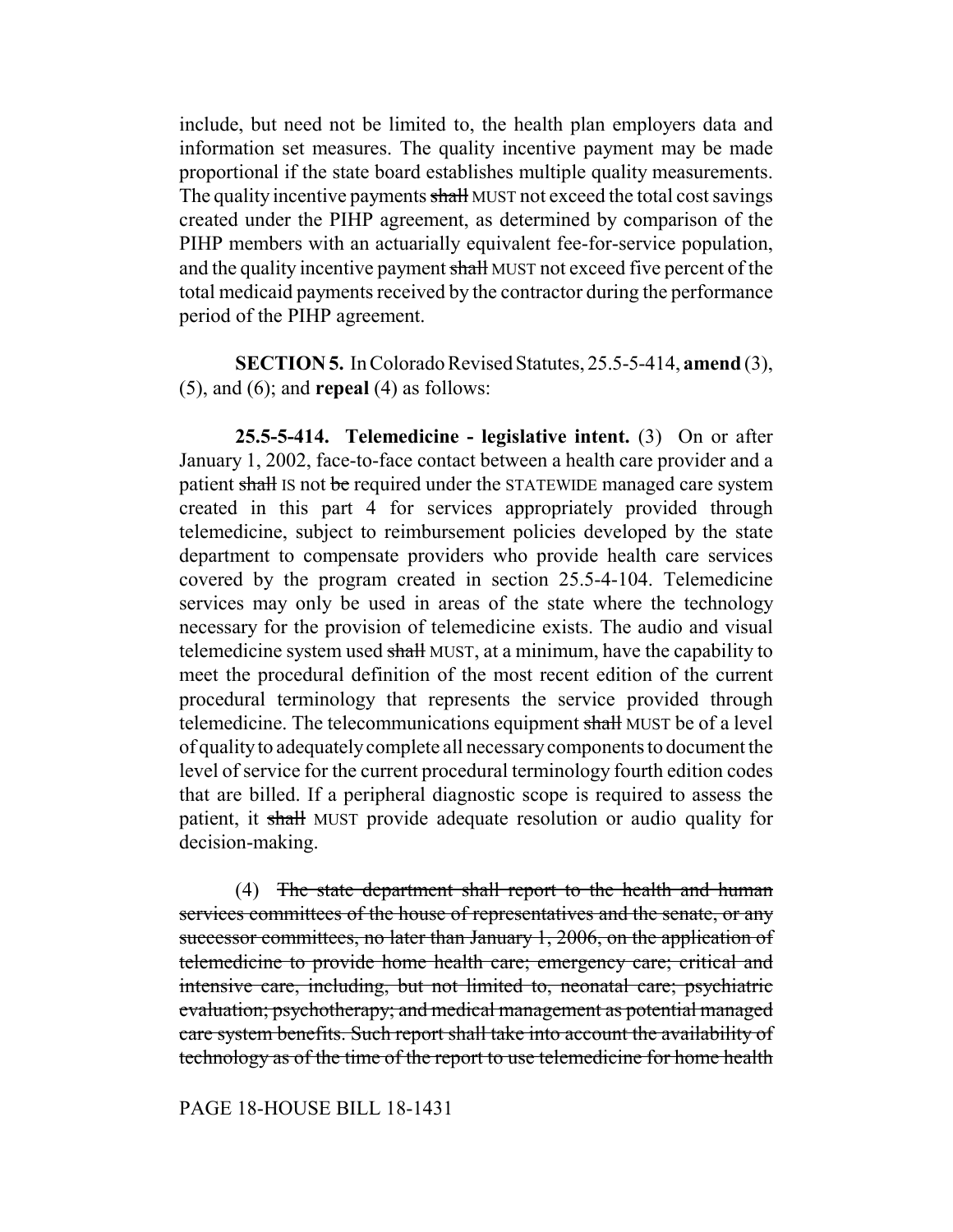care, emergency care, and critical and intensive care and the availability of broadband access within the state.

(5) The STATEWIDE managed care system shall IS not be required to pay for consultation provided by a provider by telephone or facsimile machines.

(6) The state department may accept and expend gifts, grants, and donations from any source to conduct the valuation of the cost-effectiveness and quality of health care provided through telemedicine by those providers who are reimbursed for telemedicine services by the STATEWIDE managed care system.

**SECTION 6.** In Colorado Revised Statutes, 25.5-5-415, **amend**  $(1)(a)(VI), (1)(b), (2)(b), (2)(c)(II), (2)(c)(III), (2)(d)(I), and (2)(d)(III); and$ **repeal**  $(2)(d)(II)$  as follows:

**25.5-5-415. Medicaid payment reform and innovation pilot program - legislative declaration - creation - selection of payment projects - report - rules.** (1) (a) The general assembly finds that:

(VI) The state department shall evaluate how successful payment projects could be replicated and incorporated within the state department's current medicaid coordinated STATEWIDE MANAGED care system.

(b) Therefore, the general assembly declares that Colorado should build upon ongoing reforms of health care delivery in the medicaid program by implementing a pilot program within the structure of the state department's current medicaid coordinated STATEWIDE MANAGED care system that encourages the use of new and innovative payment methodologies, including global payments.

(2) (b) (I) The state department shall create a process for interested contractors of the state department's current medicaid coordinated STATEWIDE MANAGED care system to submit payment projects for consideration under the pilot program. Payment projects submitted pursuant to the pilot program may include, but need not be limited to, global payments, risk adjustment, risk sharing, and aligned payment incentives, including but not limited to gainsharing, to achieve improved quality and to control costs.

PAGE 19-HOUSE BILL 18-1431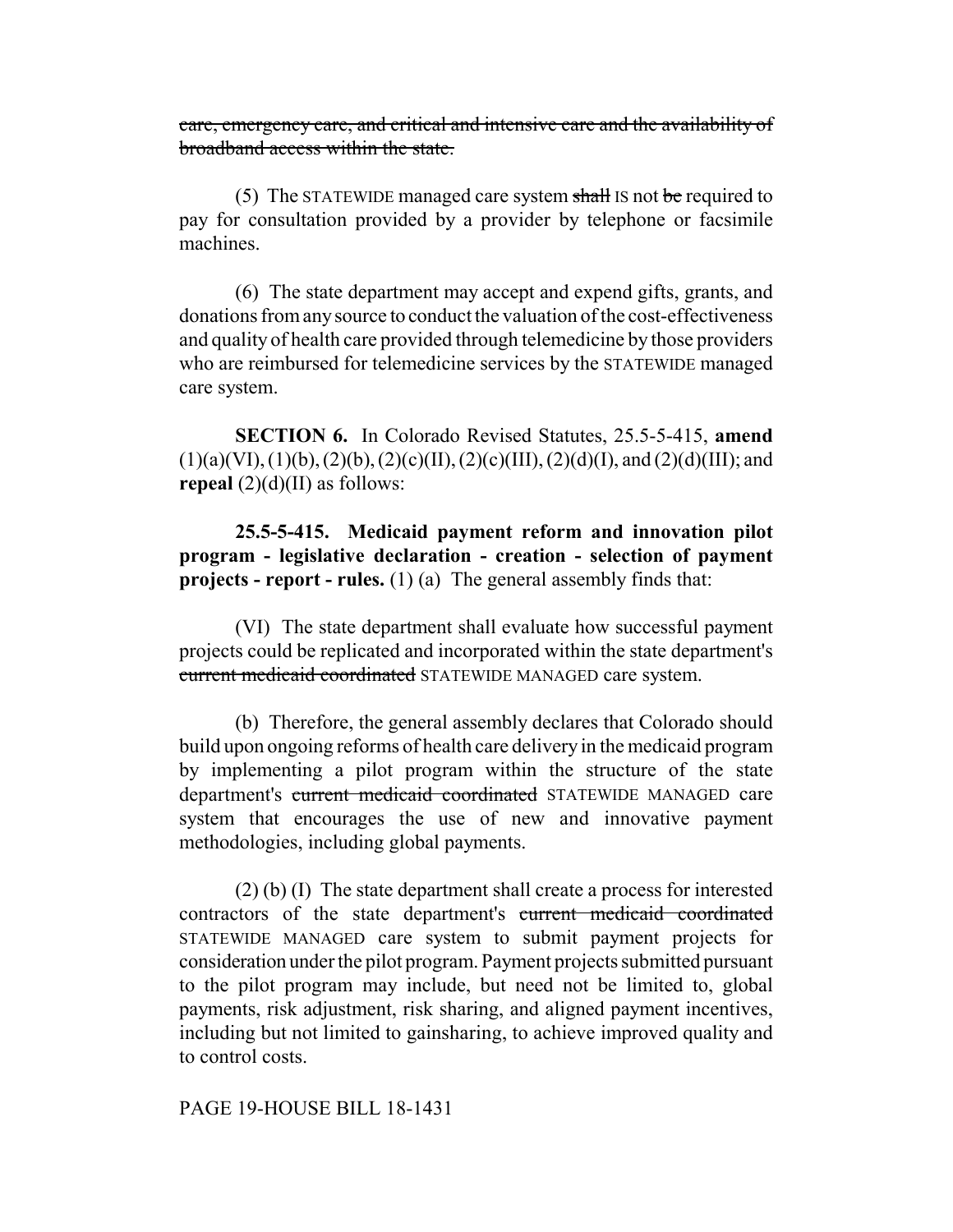(II) The design of the payment project or projects shall MUST address the client population of the state department's current medicaid coordinated STATEWIDE MANAGED care system and be tailored to the region's health care needs and the resources of the state department's current medicaid coordinated STATEWIDE MANAGED care system.

(III) A contractor of the state department's current medicaid coordinated STATEWIDE MANAGED care system shall work in coordination with the providers and managed care entities MCEs contracted with the contractor of the state department's current medicaid coordinated STATEWIDE MANAGED care system in developing the payment project or projects.

(c) (II) For purposes of selecting payment projects for the pilot program, the state department shall consider, at a minimum:

(A) The likely effect of the payment project on quality measures, health outcomes, and client satisfaction;

(B) The potential of the payment project to reduce the state's medicaid expenditures;

(C) **[Formerly 25.5-5-402 (6)(b)(II)]** The state department's ability to ensure that inpatient and outpatient hospital reimbursements are maximized up to the upper payment limits, as defined in 42 CFR 447.272 and 42 CFR 447.321 and calculated by the state department periodically;

(D) The client population served by the state department's current medicaid coordinated STATEWIDE MANAGED care system and the particular health needs of the region;

(E) The business structure or structures likely to foster cooperation, coordination, and alignment and the ability of the contractor of the state department's current medicaid coordinated STATEWIDE MANAGED care system to implement the payment project, including the resources available to the contractor of the state department's current medicaid coordinated STATEWIDE MANAGED care system and the technological infrastructure required; and

(F) The ability of the contractor of the state department's current

PAGE 20-HOUSE BILL 18-1431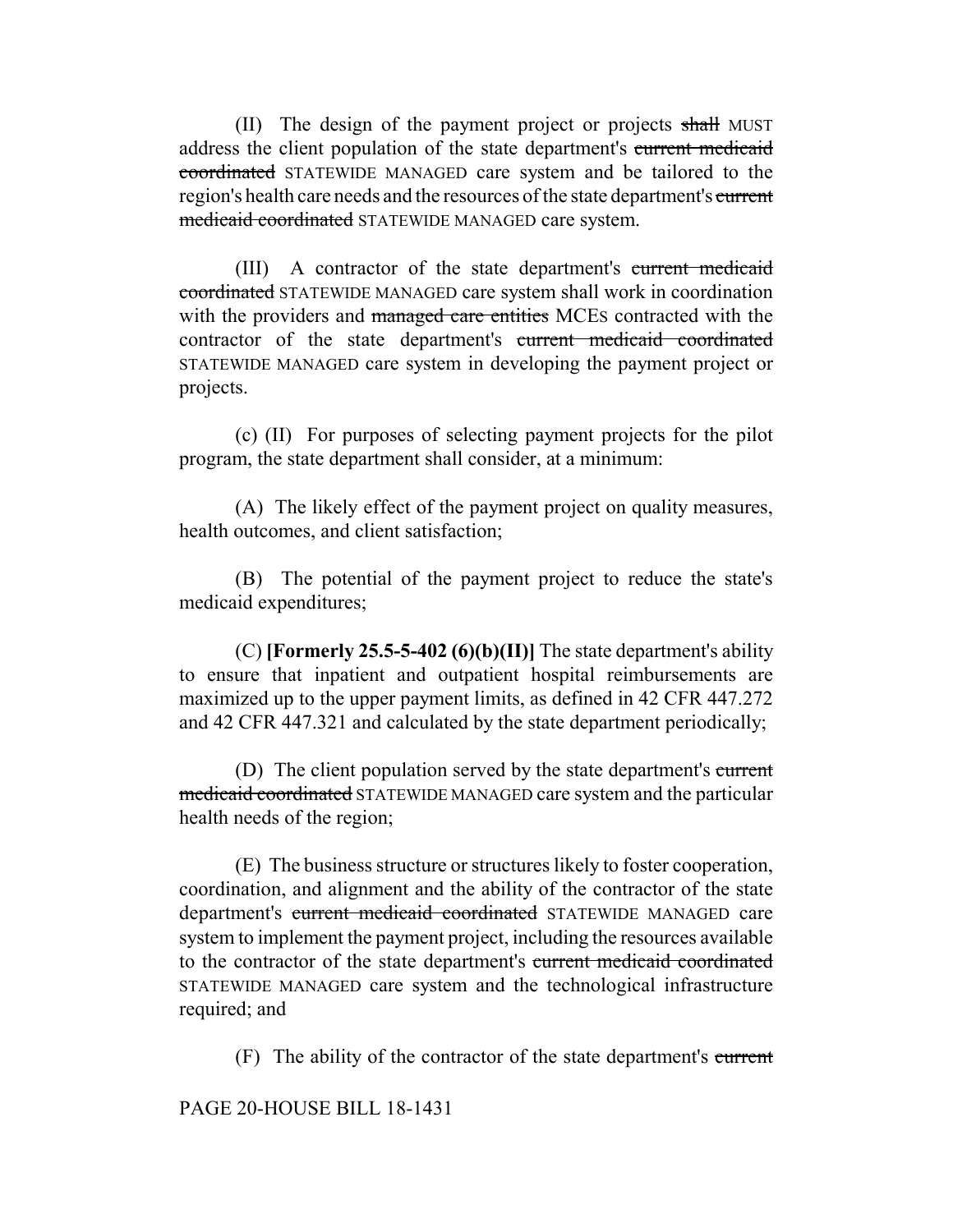medicaid coordinated STATEWIDE MANAGED care system to coordinate among providers of physical health care, behavioral health care, oral health care, and the system of long-term care services and supports.

(III) For payment projects not selected by the state department, the state department shall respond to the contractor of the state department's current medicaid coordinated STATEWIDE MANAGED care system, in writing, stating the reason or reasons why the payment project was not selected. The state department shall send a copy of the response to the joint budget committee of the general assembly, the health and human services committee of the senate, or any successor committee, and the health, INSURANCE, and environment committee of the house of representatives, or any successor committee COMMITTEES.

(d) (I) The payment projects selected for the program shall MUST be for a period of at least one year and shall MUST not extend beyond the length of the contract with the contractor of the state department's current medicaid coordinated STATEWIDE MANAGED care system. The provider contract shall MUST specify the payment methodology utilized in the payment project.

(II) The requirements of section 25.5-5-408 do not apply to the rate-calculation process for payments made to MCEs pursuant to this section.

(III) MCEs participating in the pilot program are subject to the requirements of section  $25.5 - 5 - 404$  (1)(k) and (1)(l) SECTIONS 25.5-5-402  $(10)$  AND 25.5-5-408  $(1)(e)$  AND  $(1)(f)$ , as applicable.

**SECTION 7.** In Colorado Revised Statutes, **repeal** 25.5-5-404, 25.5-5-405, 25.5-5-406, 25.5-5-407, 25.5-5-407.5, 25.5-5-409, 25.5-5-411, 25.5-5-413, and 10-3-903 (2)(k).

**SECTION 8.** In Colorado Revised Statutes, 10-16-122, **amend** (1) as follows:

**10-16-122. Access to prescription drugs.** (1) Except as provided in section  $25.5-5-404$  (1)(u), C.R.S. 25.5-5-406.1 (1)(s), any pharmacy benefit management firm or intermediary whose contract with a carrier includes an open network shall allow participation by each pharmacy provider in the contract service area. If a pharmacy benefit management

PAGE 21-HOUSE BILL 18-1431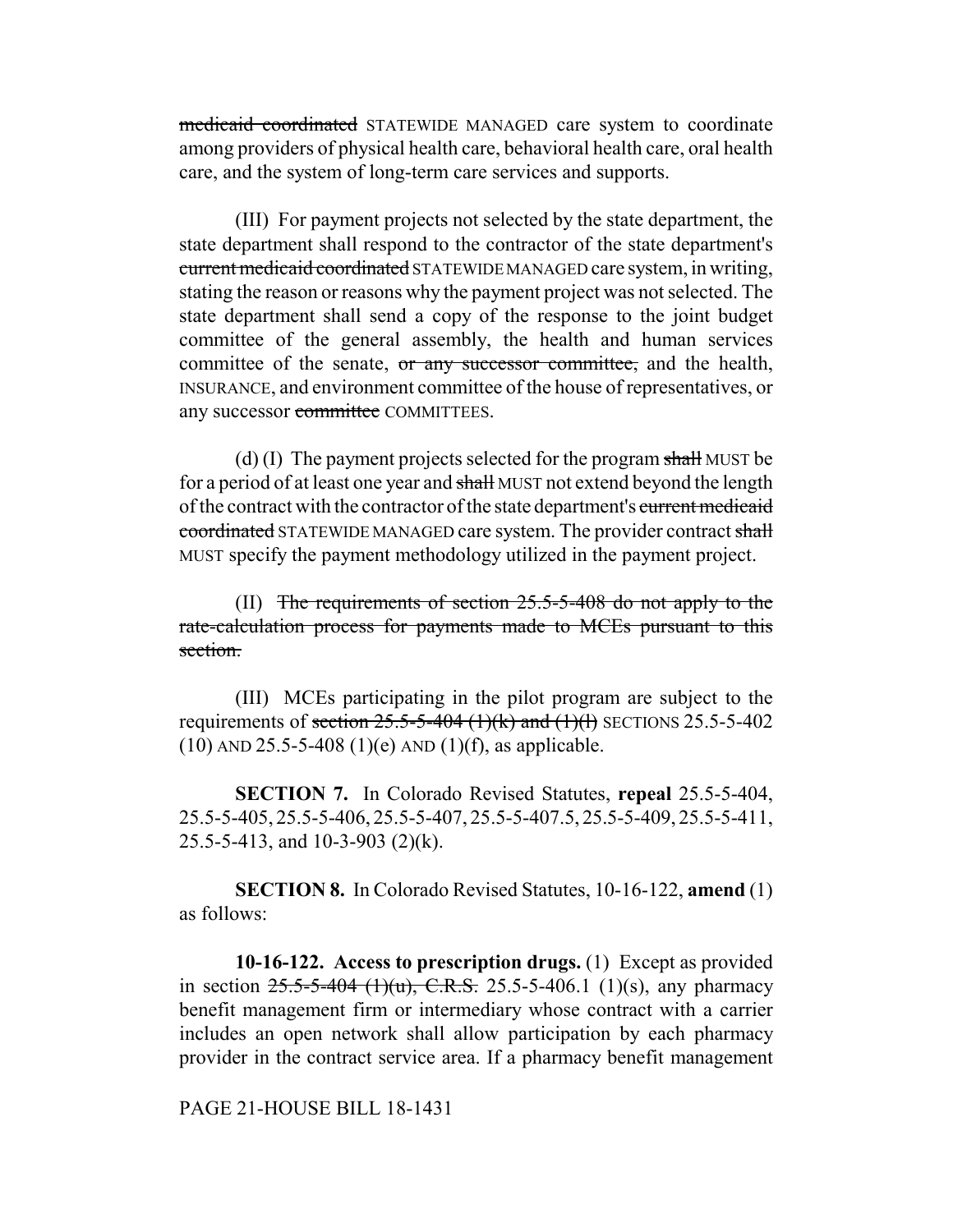firm or intermediary offers an open network, the pharmacy benefit management firm or intermediary may offer such network on a regional or local basis.

**SECTION 9.** In Colorado Revised Statutes, 25.5-4-103, **amend** (12) as follows:

**25.5-4-103. Definitions.** As used in this article 4 and articles 5 and 6 of this title 25.5, unless the context otherwise requires:

(12) "Managed care system" means a HEALTH CARE system for providing health care services which integrates both the delivery and the financing of health care services in an attempt to provide access to medical services while containing the cost and use of medical care ORGANIZED TO MANAGE COSTS, UTILIZATION, AND QUALITY. THE STATEWIDE MANAGED CARE SYSTEM PROVIDES FOR THE DELIVERY OF HEALTH BENEFITS AND ADDITIONAL SERVICES THROUGH CONTRACTED ARRANGEMENTS BETWEEN STATE MEDICAID AGENCIES AND MCES.

**SECTION 10.** In Colorado Revised Statutes, 25.5-4-401.2, **amend**  $(1)(d)(II)$  as follows:

**25.5-4-401.2. Performance-based payments - reporting.** (1) To improve health outcomes and lower health care costs, the state department may develop payments to providers that are based on quantifiable performance or measures of quality of care. These performance-based payments may include, but are not limited to, payments to:

(d) Behavioral health providers, including, but not limited to:

(II) Entities contracted with the STATE department to administer the medicaid community mental health services program, STATEWIDE SYSTEM OF COMMUNITY BEHAVIORAL HEALTH CARE established in section  $25.5 - 5 - 411$  25.5 - 5 - 402.

**SECTION 11.** In Colorado Revised Statutes, 27-67-104, **amend**  $(1)(a)$  as follows:

**27-67-104. Provision of mental health treatment services for youth.** (1) (a) A parent or guardian may apply to a mental health agency on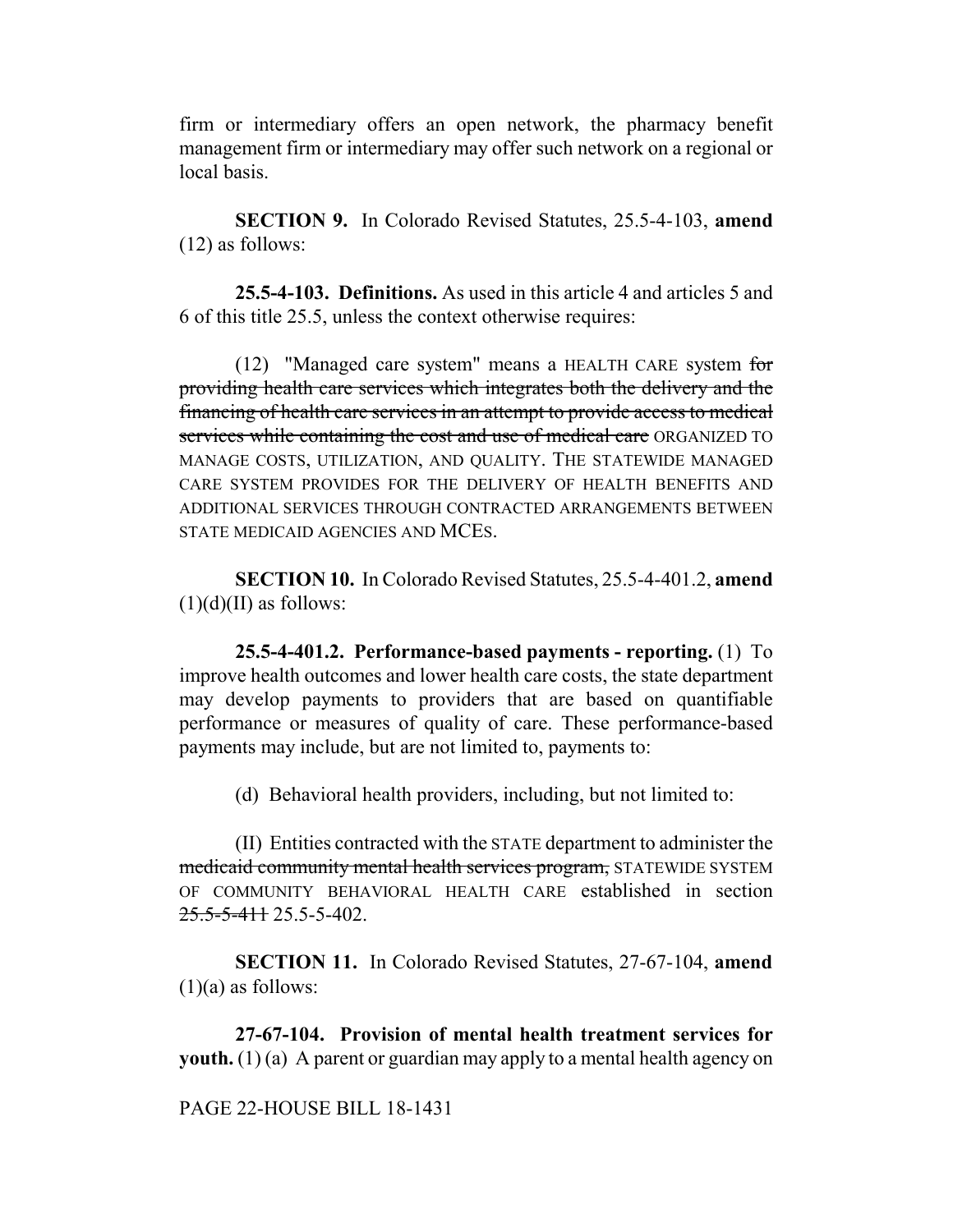behalf of his or her minor child for mental health treatment services for the child pursuant to this section, whether the child is categorically eligible for medicaid under the capitated mental health system described in section 25.5-5-411, C.R.S. 25.5-5-402, or whether the parent believes his or her child is a child at risk of out-of-home placement. In such circumstances, it shall be IS the responsibility of the mental health agency to evaluate the child and to clinically assess the child's need for mental health services and, when warranted, to provide treatment services as necessary and in the best interests of the child and the child's family. Subject to available state appropriations, the mental health agency shall be IS responsible for the provision of the treatment services and care management, including any in-home family mental health treatment, other family preservation services, residential treatment, or any post-residential follow-up services that may be appropriate for the child's or family's needs. For the purposes of this section, the term "care management" includes, but is not limited to, consideration of the continuity of care and array of services necessary for appropriately treating the child and the decision-making authority regarding a child's placement in and discharge from mental health services. A dependency or neglect action pursuant to article 3 of title  $19 \text{ C.R.S., shall is not be required}$ in order to allow a family access to residential mental health treatment services for a child.

**SECTION 12.** In Colorado Revised Statutes, 27-67-105, **amend**  $(1)(a)$  introductory portion and  $(1)(b)$  as follows:

**27-67-105. Monitoring - report.** (1) On or before September 1, 2009, and by September 1 of each year thereafter, each community mental health center shall report to the state department the following information, and each behavioral health organization, for those children eligible to receive medicaid benefits whose parent or legal guardian requests residential treatment, shall report to the department of health care policy and financing the following information:

(a) The number of children, both those children who are categorically eligible for medicaid under the capitated mental health system described in section  $25.5-5-411$ , C.R.S. 25.5-5-402, and those children who are at risk of out-of-home placement, to whom the following services were provided:

(b) The number of children, both those children who are

PAGE 23-HOUSE BILL 18-1431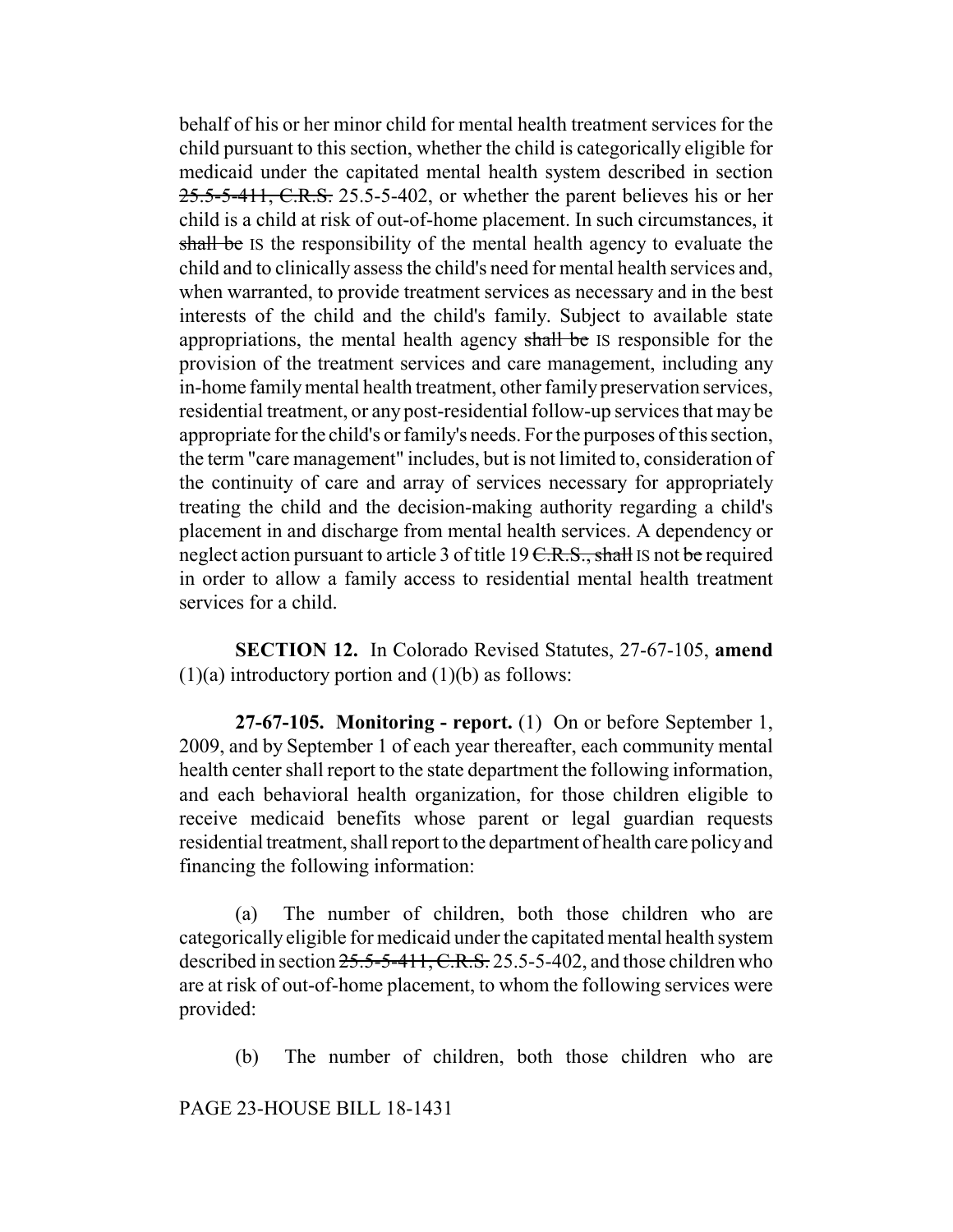categorically eligible for medicaid under the capitated mental health system described in section 25.5-5-411, C.R.S. 25.5-5-402, and those children who are at risk of out-of-home placement, referred to the county department for a dependency or neglect investigation pursuant to section 27-67-104 (2), and the reasons therefor;

**SECTION 13.** In Colorado Revised Statutes, **repeal as amended by House Bill 18-1007** 25.5-5-411 (4)(b).

**SECTION 14.** In Colorado Revised Statutes, 25.5-5-202, **add** (4) as follows:

**25.5-5-202. Basic services for the categorically needy - optional services.** (4) THE STATE DEPARTMENT AND THE OFFICE OF BEHAVIORAL HEALTH IN THE DEPARTMENT OF HUMAN SERVICES, IN COLLABORATION WITH COMMUNITY MENTAL HEALTH SERVICES PROVIDERS AND SUBSTANCE USE DISORDER PROVIDERS, SHALL ESTABLISH RULES THAT STANDARDIZE UTILIZATION MANAGEMENT AUTHORITY TIMELINES FOR THE NONPHARMACEUTICAL COMPONENTS OF MEDICATION-ASSISTED TREATMENT FOR SUBSTANCE USE DISORDERS.

**SECTION 15. Act subject to petition - effective date.** (1) Except as provided in subsection (2) of this section, this act takes effect at 12:01 a.m. on the day following the expiration of the ninety-day period after final adjournment of the general assembly (August 8, 2018, if adjournment sine die is on May 9, 2018); except that, if a referendum petition is filed pursuant to section 1 (3) of article V of the state constitution against this act or an item, section, or part of this act within such period, then the act, item, section, or part will not take effect unless approved by the people at the general election to be held in November 2018 and, in such case, will take effect on the date of the official declaration of the vote thereon by the governor.

(2) Sections 13 and 14 of this act take effect only if House Bill